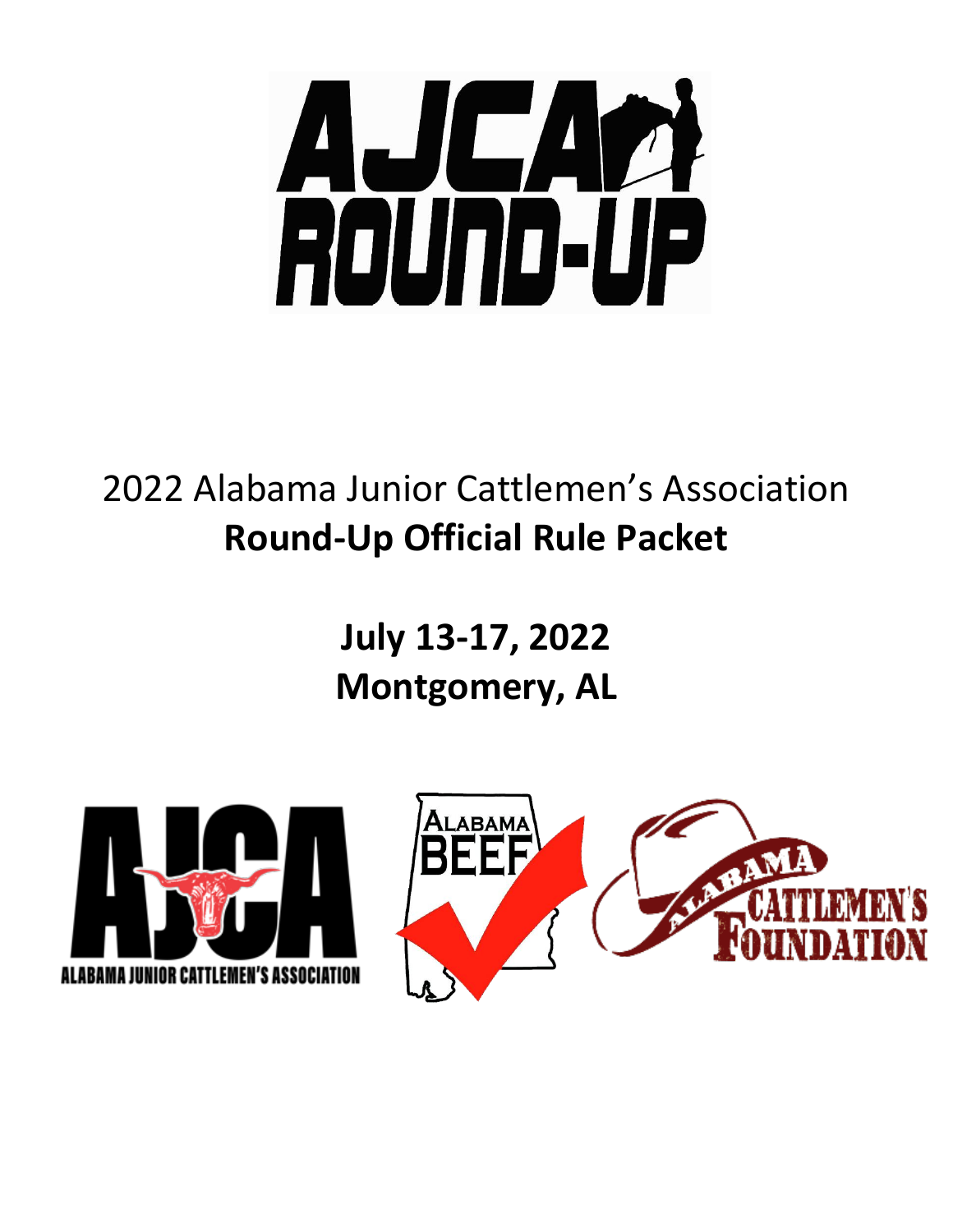# **Table of Contents** *16th Annual AJCA Round-Up Rule Packet July 13-17, 2022*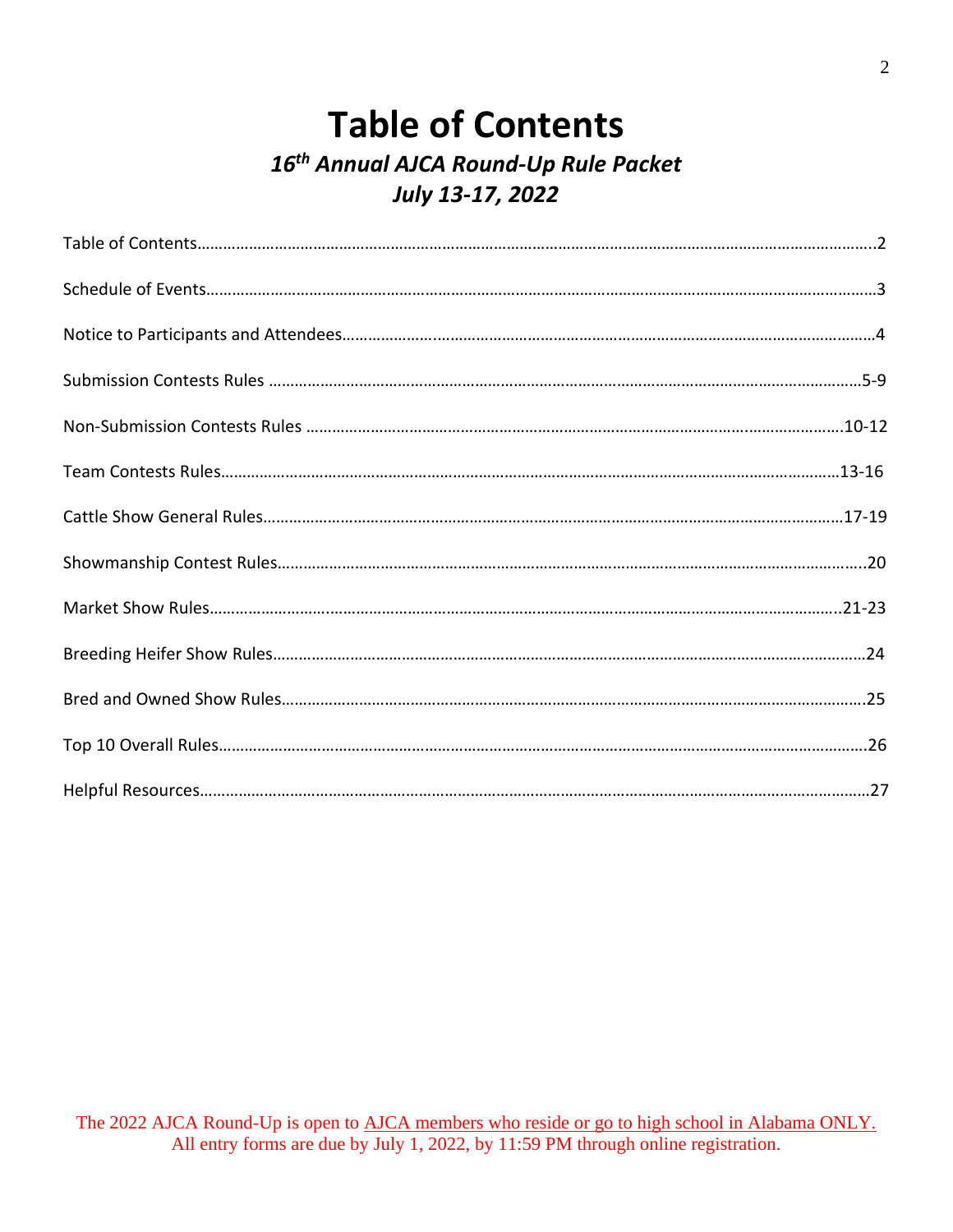# **Schedule of Events** *16th Annual AJCA Round-Up July 13-17, 2022 Garrett Coliseum*

#### **Wednesday, July 13**

12 PM Grounds Open for Setup Garrett Coliseum Garrett Coliseum

#### **Thursday, July 14**

| 3 PM    | <b>AJCA Board of Directors Meeting</b>                                       | <b>Teague Arena</b> |
|---------|------------------------------------------------------------------------------|---------------------|
|         | 4 PM - 6 PM Showmanship & Contests Check-In                                  | <b>Teague Arena</b> |
|         | 4 PM - 6 PM Market and Commercial Weigh-In                                   | Lewis Barn          |
|         | 4 PM – 6 PM Breeding Heifer Check-In (all cattle must be physically present) | Lewis Barn          |
| 6:30 PM | <b>Exhibitor/Contest Competitor Meeting</b>                                  | Teague Arena        |
| 7 PM    | Open Ceremony                                                                | <b>Teague Arena</b> |
|         | Mechanical Bull, Bounce House, Vendors, Music, and FREE Dinner               | Lewis Barn          |
| 8 PM    | <b>Volleyball Tournament</b>                                                 | <b>Teague Arena</b> |
| 8 PM    | ALL Cattle Must Be on Grounds                                                | Garrett Coliseum    |
|         |                                                                              |                     |

#### **Friday, July 15**

| 8 AM    | Skill-A-Thon Contest                                                                            | Lewis Barn          |
|---------|-------------------------------------------------------------------------------------------------|---------------------|
| 9:30 AM | <b>Judging Contest</b>                                                                          | Crawford Arena      |
| 1 PM    | Salesmanship Contest                                                                            | Teague Arena        |
| 3:30 PM | <b>Battle of the Beef Contest</b>                                                               | Crawford Arena      |
| 6 PM    | <b>Team Grooming Contest</b>                                                                    | Horse Barn 100      |
| 7:30 PM | <b>Annual Membership Meeting</b>                                                                | <b>Teague Arena</b> |
|         | 5:45 - 7:45 PM Come-and-Go AJCA Director Ballot Voting                                          | <b>Teague Arena</b> |
|         | MUST present your AJCA membership card to vote (will receive these at check-in)                 |                     |
|         | Ballots will be counted, and the At-Large-Director position will be voted on from 7:45 - 8:00PM |                     |
|         | 2022-2023 AJCA Board of Directors will be announced following                                   |                     |

#### **Saturday, July 16**

| 8:00 AM | Prospect Market Show, Progress Market Show, Showmanship                                | Teague Arena |
|---------|----------------------------------------------------------------------------------------|--------------|
|         | Novice showmanship will be offered at conclusion of showmanship                        |              |
|         | Adult showmanship will be at the conclusion of Novice                                  |              |
|         | Autobala Dessautation - * * * * * * Londona haur aftautha aspelusion of aberupanakin * | T            |

Awards Presentation **\*Will begin one hour after the conclusion of showmanship\*** Teague Arena *Junior awards, Intermediate awards, and then Senior awards - pictures in Lewis Barn at the conclusion of presentation* 

#### **Sunday, July 17**

| 7:30 AM | <b>Devotional Service</b>   | Teague Arena |
|---------|-----------------------------|--------------|
| 8 AM    | <b>Breeding Heifer Show</b> | Teague Arena |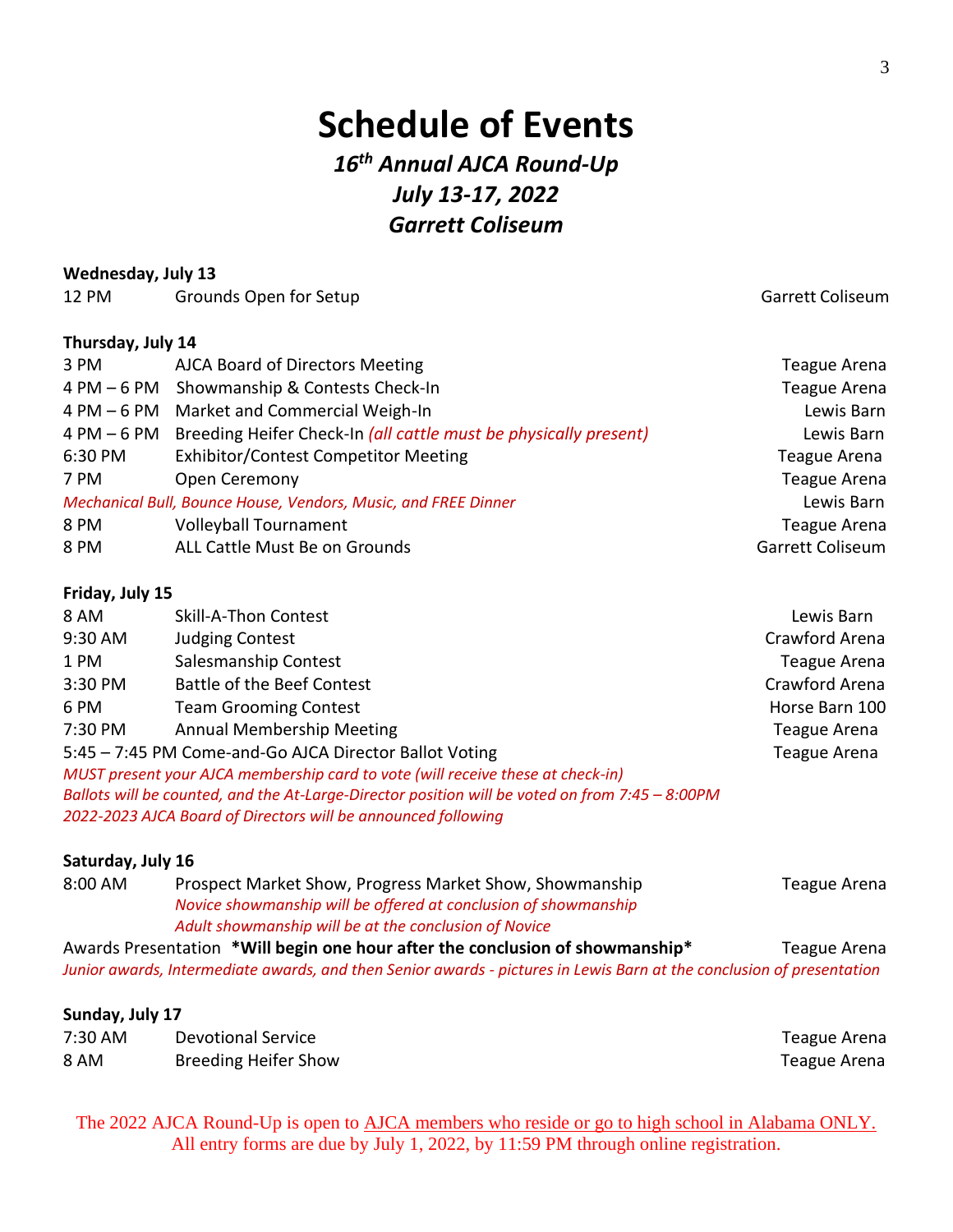### **Notices to Participants & Attendees**

**1. Sportsmanship Rule** – The AJCA Round-Up is intended to foster a positive, family-friendly atmosphere. All participants and attendees are expected to behave in a respectable manner during all events held at this year's AJCA Round-Up. Any disruptive behavior or language during an event by a participant or other attendee will void eligibility for participation in the 2023 & 2024 AJCA Round-Up for the violator and his/her family or the family he/she is associated with.

2.**EID Tags** - According to the Alabama Animal Disease Traceability Rule (80-3-6-40), "Official ID is required for cattle, 18 months of age or older at change of ownership; all female dairy cattle; cattle and bison used in rodeo, show, exhibition or recreational events." Alabama State Veterinarian Dr. Tony Frazier is contributing free "840 EID tags" for the cattle at the AJCA Round-Up. To obtain your 840 tag, contact the State Veterinarian's office at *334-240-7255 ext. 1*. **DO NOT WAIT TO TAG CATTLE AT THE SHOW.**

**3. Camper/RV Parking**– Those wanting to park an RV on Coliseum Grounds for the weekend are welcome. Water and sewage hook-ups are available. Please call the Garrett Coliseum office in advance (334- 356-6866). **CATTLE ARE NOT PERMITTED IN CAMPER/RV PARKING AREA UNDER ANY CIRCUMSTANCE.**  Also, Utility Vehicles, ATVs and golf carts are allowed on the Garret Coliseum Complex property, with a licensed driver operating.

**4. Funding Sources**– The AJCA Round-Up is made possible largely through funding from the Alabama Cattlemen's Foundation and the Alabama State Beef Checkoff. All sponsors will be listed and visible during the AJCA Round-Up; please thank these donors for their commitment to the youth of Alabama's beef industry.

**5. Shavings –** There are limited shavings available to be used throughout the Round-Up. **ONLY WHEELBARROWS ARE ALLOWED TO HAUL SHAVINGS**. If you wish to stall at the horse barns, you may take your allotted shavings from your designated county's tie-out spot in the cattle barns. You must provide your own bedding at tie-outs.

**6. Official Protest or Complaint** - Official Protest/Complaint must be submitted on form (provided in Teague Arena Office) to the Show Superintendent by exhibitor and accompanied by a \$300.00 deposit, which will be forfeited if the protest is not sustained. Exhibitor will remain anonymous to the rule violator. The protest must state plainly the cause of complaint or appeal, giving good and sufficient reasons therefore, and must be delivered immediately upon the occasion for such protest. Any protest not officially filed within 24 hours of the alleged incident or four hours prior to show will not be considered. These cases will be ruled upon by the Rules Committee, who will have full power to act, and from whose decision there can be no appeal. Judging procedures will not be interrupted for protest investigation.

**7. Remind App –** The Remind App will be used throughout the show and leading up to the show to keep all exhibitors updated on important information. Text @ajcaro to 81010 to be added to the reminder group.

**8. Heath Guidelines –** All participants must follow the City of Montgomery Health Guidelines. The Garrett Coliseum is owned by the City of Montgomery and will be under any mask mandate or COVID-19 heath guidelines that the City of Montgomery mandates.

**Participants must be between the ages of nine (9) and twenty-one (21) by Saturday, July 16, 2022, to be eligible.**

- o **Novice – 8 and under (novice showmanship class is available)**
- o **Junior – 9-12 years old day of show**
- o **Intermediate – 13-16 years old day of show**
- o **Senior – 17-21 years old day of show**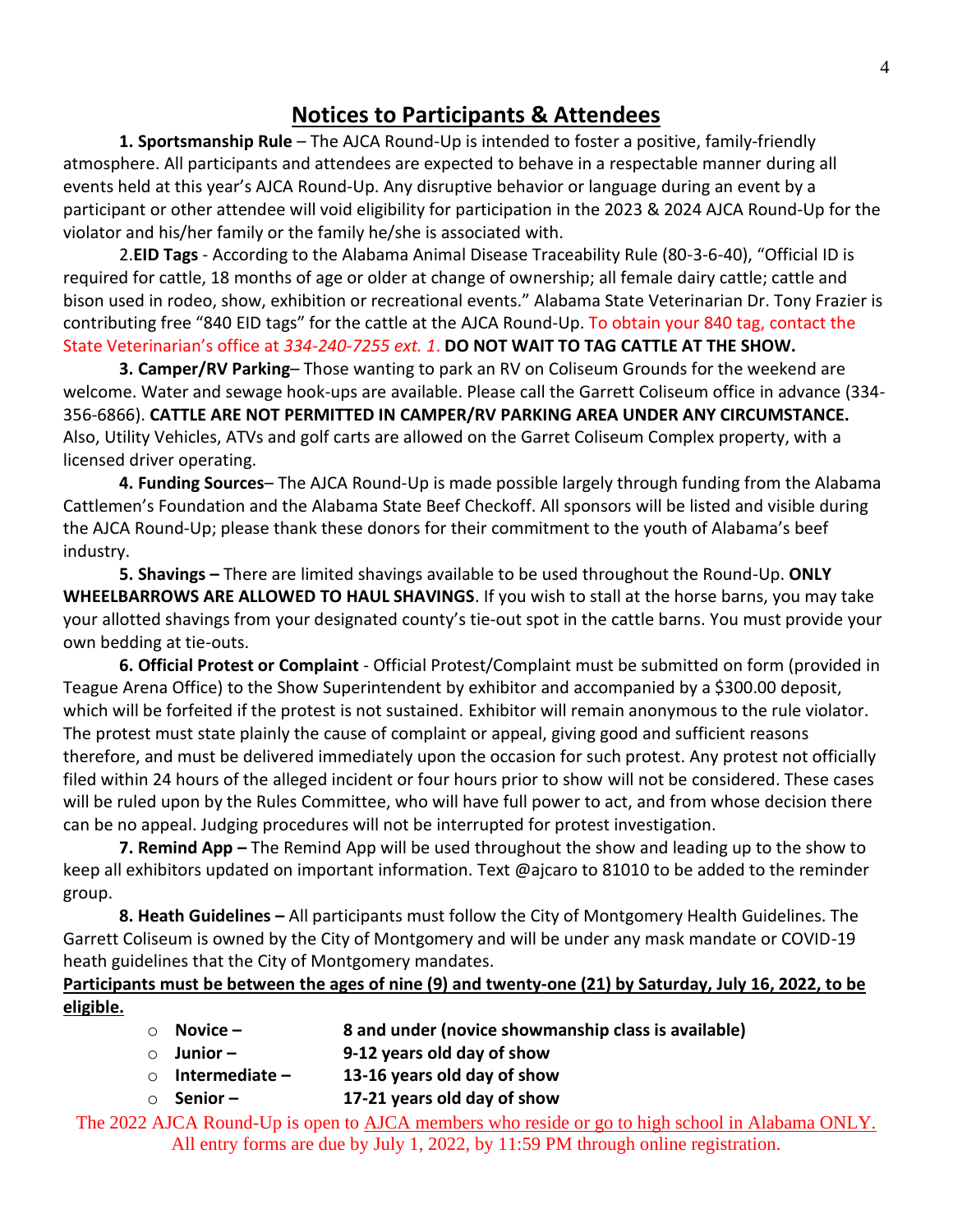# **AJCA Round-Up Photography Contest**

### **Objective:**

Contestants in the AJCA Round-Up Photography Contest will submit pictures to be evaluated by a panel of judges. This contest will display the artistic abilities of its participants and serve to display a positive image of Alabama's beef cattle industry. Contestants must be AJCA members.

#### **Rules:**

- 1. Contestants in the AJCA Round-Up Photography Contest will compete in one of three age divisions: Junior, Intermediate or Senior.
- 2. All entries should be submitted during check-in on Thursday unless otherwise approved by Show Superintendent.
- 3. Top five placing winners from each of the three age divisions will be recognized at the award ceremony.
- 4. This is an individual competition. No joint submissions.
- 5. If an entry is found to have been used in previous years or violates another rule of the contest, the contestant will be subject to disqualification.
- 6. Entries may not be returned.
- 7. Contestants may submit up to three photos but highest placing photo will only count for points in top overall division winners.
- 8. Subject matter for entries must include any of the following:
	- **a. Cattle**
	- **b. Cattle Handling**
	- **c. Landscapes**
	- **d. People on the Farm**
	- **e. Farm Scenes**
	- **f. Farm Equipment**

*\*\*Any submissions otherwise will not be judged.*

- 9. All photos must be shot in Alabama within the last year by the individual submitting them to the contest.
- 10. Entries must be submitted in hard-copy format; either 4x6, 5x7, or 8x10. Electronic entries will not be accepted.
- 11. Minor digital enhancement is permitted. Extreme digital enhancements will merit disqualification. Enhancements will be monitored by an experienced photographer/Photoshop professional.
- 12. No borders or frames may be added to images.
- 13. No watermarks, signatures or copyright notices may be added to images.
- 14. Color photos as well as black and white photos will be accepted though they will not be judged in separate categories.
- 15. Photos may be used in future publications by the Alabama Cattlemen's Association.
- 16. Top 5 winners of each age division are required to submit digital copies of their photo to be used in Alabama Cattlemen's Magazine or social media promotion.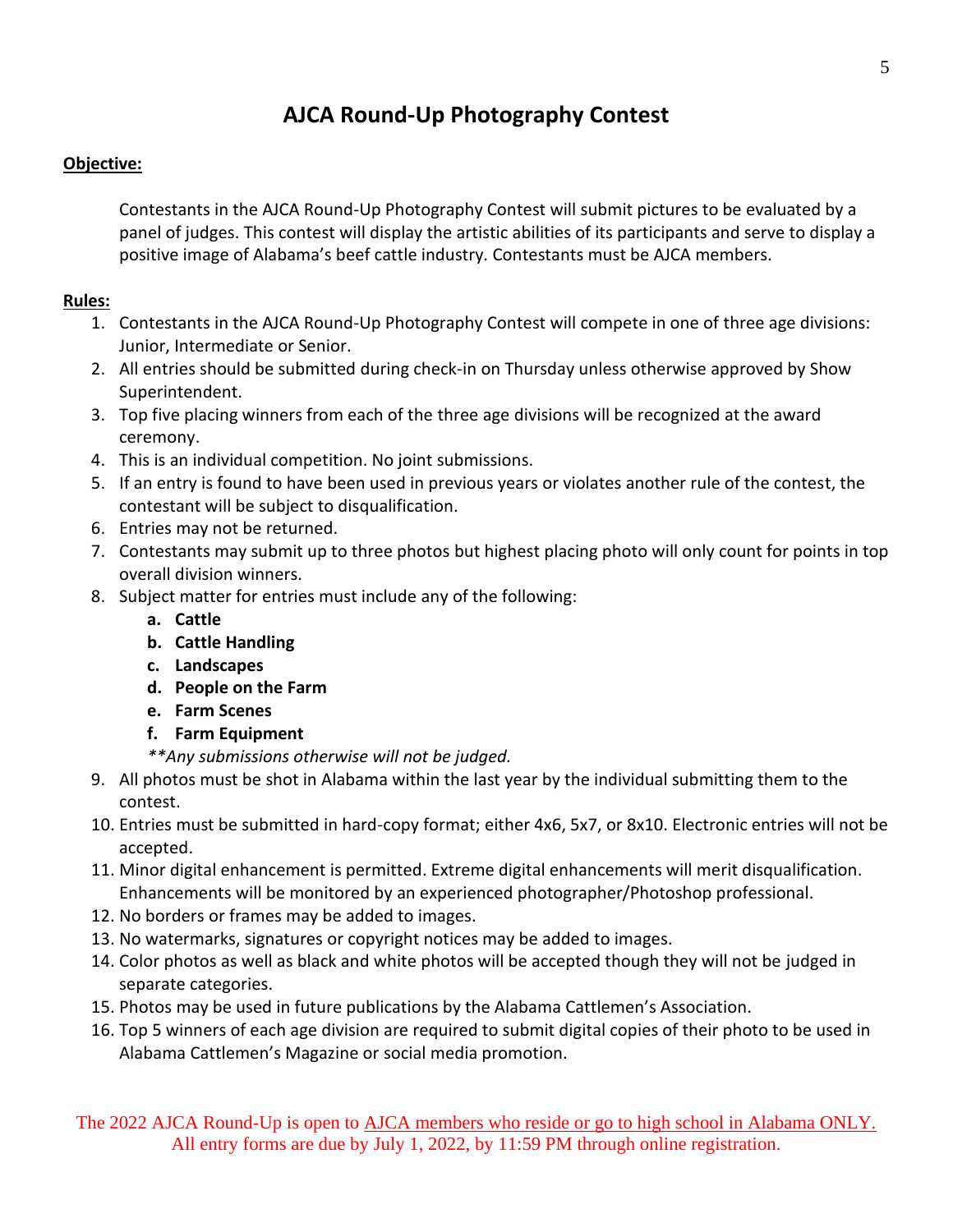### **AJCA Round-Up Poster Contest**

#### **Objective:**

Contestants in the AJCA Round-Up Poster Contest will submit one poster to be evaluated by a panel of judges. This contest will display the artistic abilities of its participants and serve to display a positive image of Alabama's beef cattle industry. Contestants must be AJCA members.

- 1. Contestants in the AJCA Round-Up Poster Contest will compete in one of three age divisions: Junior, Intermediate or Senior.
- 2. All entries should be submitted during check-in on Thursday unless otherwise approved by Show Superintendent.
- 3. Top five placing winners from each of the three age divisions will be recognized at the award ceremony.
- 4. This is an individual competition. No joint submissions.
- 5. If an entry is found to have been used in previous years or violates another rule of the contest, the contestant will be subject to disqualification.
- 6. Entries may not be returned.
- 7. Subject matter for entries must be related to one of the following:
	- **a. Beef Cattle Production Sustainability**
	- **b. Beef Quality Assurance – Approved Cattle Handling and Herd Health Practices**
	- **c. Economic Impact of Alabama's Beef Cattle Industry**
		- *\*\*Any submissions otherwise will not be judged*
- 8. Entries must be submitted on paper sized no bigger than 22" x 28". Modest size variations will be accepted.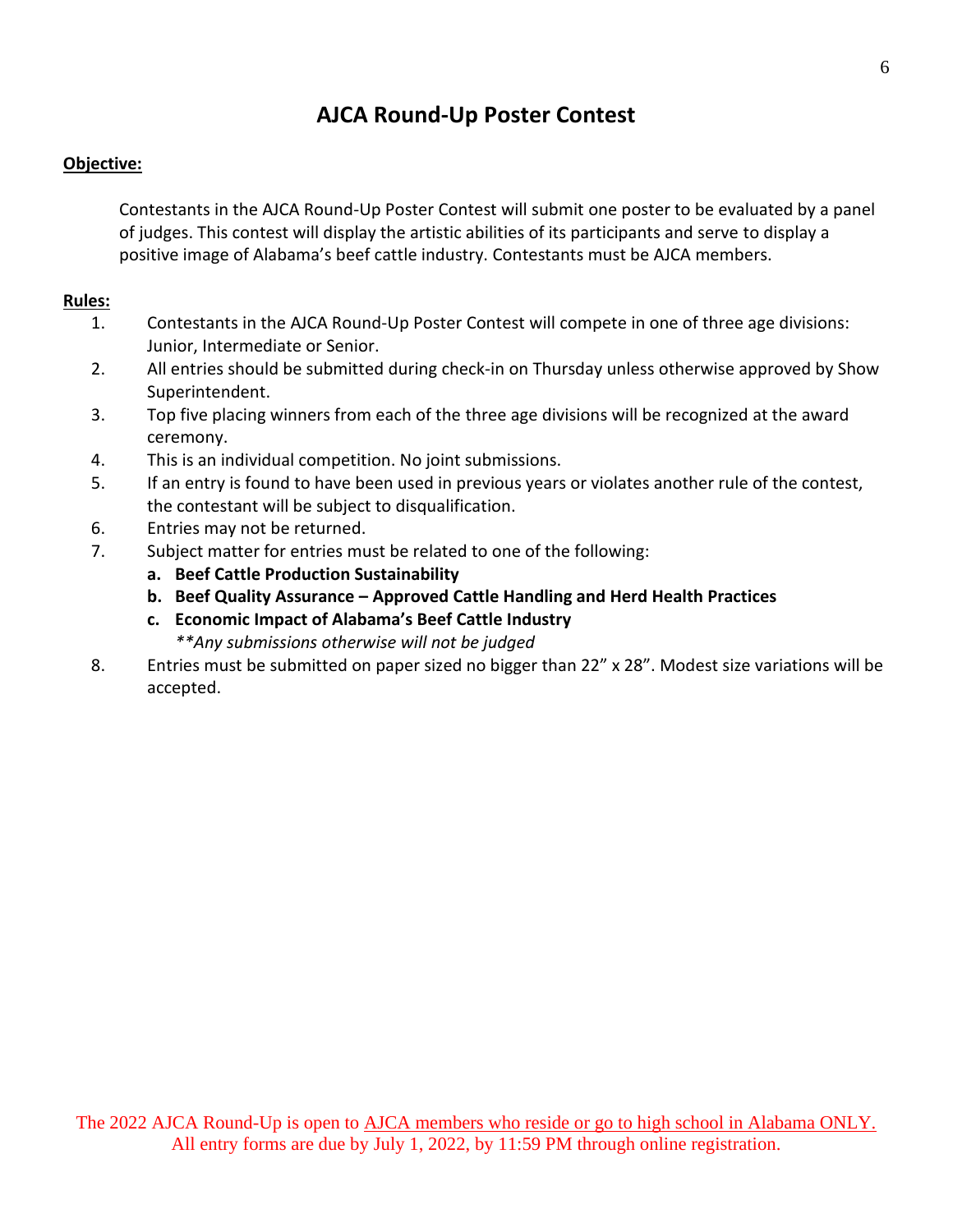# **AJCA Round-Up Ad-Design Contest**

#### **Objective:**

Contestants in the AJCA Round-Up Ad Design Contest will submit one advertisement for a farm to be evaluated by a panel of judges. This contest will display the marketing abilities of its participants and serve to display a positive image of Alabama's beef cattle industry. Contestants must be AJCA members.

- 1. Contestants in the AJCA Round-Up Ad-Design Contest will compete in one of three age divisions: Junior, Intermediate or Senior.
- 2. All entries should be submitted during check-in on Thursday unless otherwise approved by Show Superintendent.
- 3. Top five placing winners from each of the three age divisions will be recognized at the award ceremony.
- 4. This is an individual competition. No joint submissions.
- 5. If an entry is found to have been used in previous years or violates another rule of the contest, the contestant will be subject to disqualification.
- 6. Entries may not be returned.
- 7. Subject matter for entries must include any of the following:
	- a. **General Farm Ad**
	- b. **Ad Promoting a Sale**
	- c. **Ad Promoting a Heifer, Cow, Bull, Steer, Embryo/Semen, or Group** *\*\*Any submissions otherwise will not be judged*
- 8. Ads can be designed using graphic design programs or using programs such as Microsoft Word®, but the use of such programs are not required.
- 9. Entries must be submitted on paper sized approximately 8.5" x 11". Modest size variations will be accepted.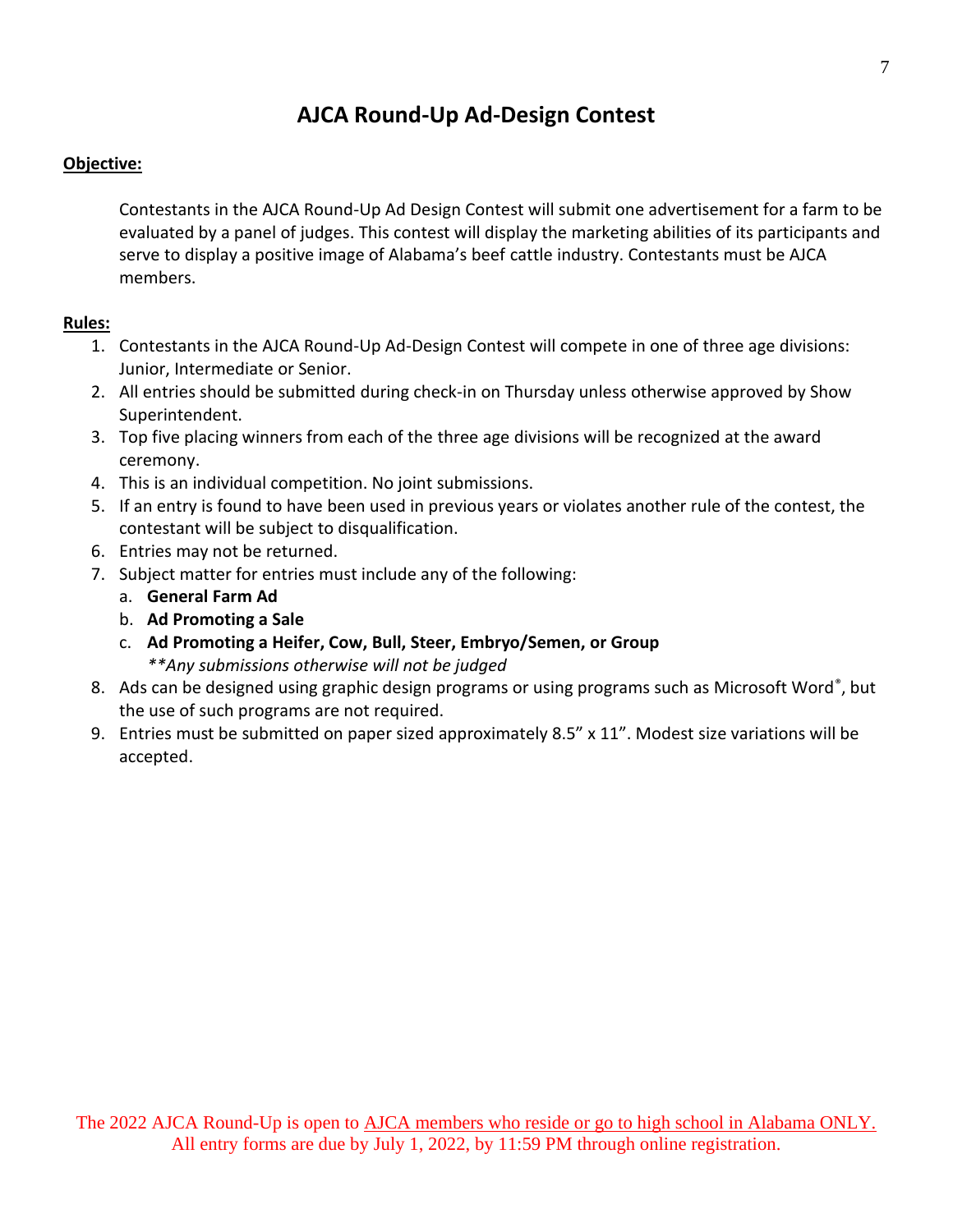### **AJCA Round-Up Record Book Contest**

#### **Objective:**

Contestants in the AJCA Round-Up Record Book Contest will present one organized record book of information documenting their involvement in Alabama's beef industry. These entries will work to show the dedication of a new generation of producers to the continuation of cattle production in the state. Contestants must be AJCA members.

- 1. Contestants in the AJCA Round-Up Record Book Contest will compete in one of three age divisions: Junior, Intermediate or Senior.
- 2. All entries should be submitted during check-in on Thursday unless otherwise approved by Show Superintendent.
- 3. Top five placing winners from each of the three age divisions will be recognized at the award ceremony.
- 4. This is an individual competition. No joint submissions.
- 5. If an entry is found to have been used in previous years or violates another rule of the contest, the contestant will be subject to disqualification.
- 6. Entries may not be returned.
- 7. Contestants will present a folder/binder of information to be judged by a panel of judges. All information must fit inside the folder/binder. Maximum size for a folder/binder is 11 x 17 inches.
- 8. Documentation of involvement in 4-H and/or FFA such as judging team experience, steer/heifer projects, local or national events, etc. should be submitted.
- 9. Documentation of involvement in a family farming/ranching operation with activities such as herd health, genetic selection, environmental stewardship, pasture management, hay production, etc. should be submitted.
- 10. Documentation of involvement in a local, state, or national cattlemen's association or breed association such as attendance to meetings, seminars, promotion events, etc. should be submitted.
- 11. Pictures should be included to illustrate the contestant's involvement in the beef industry and activities that relate to the beef industry.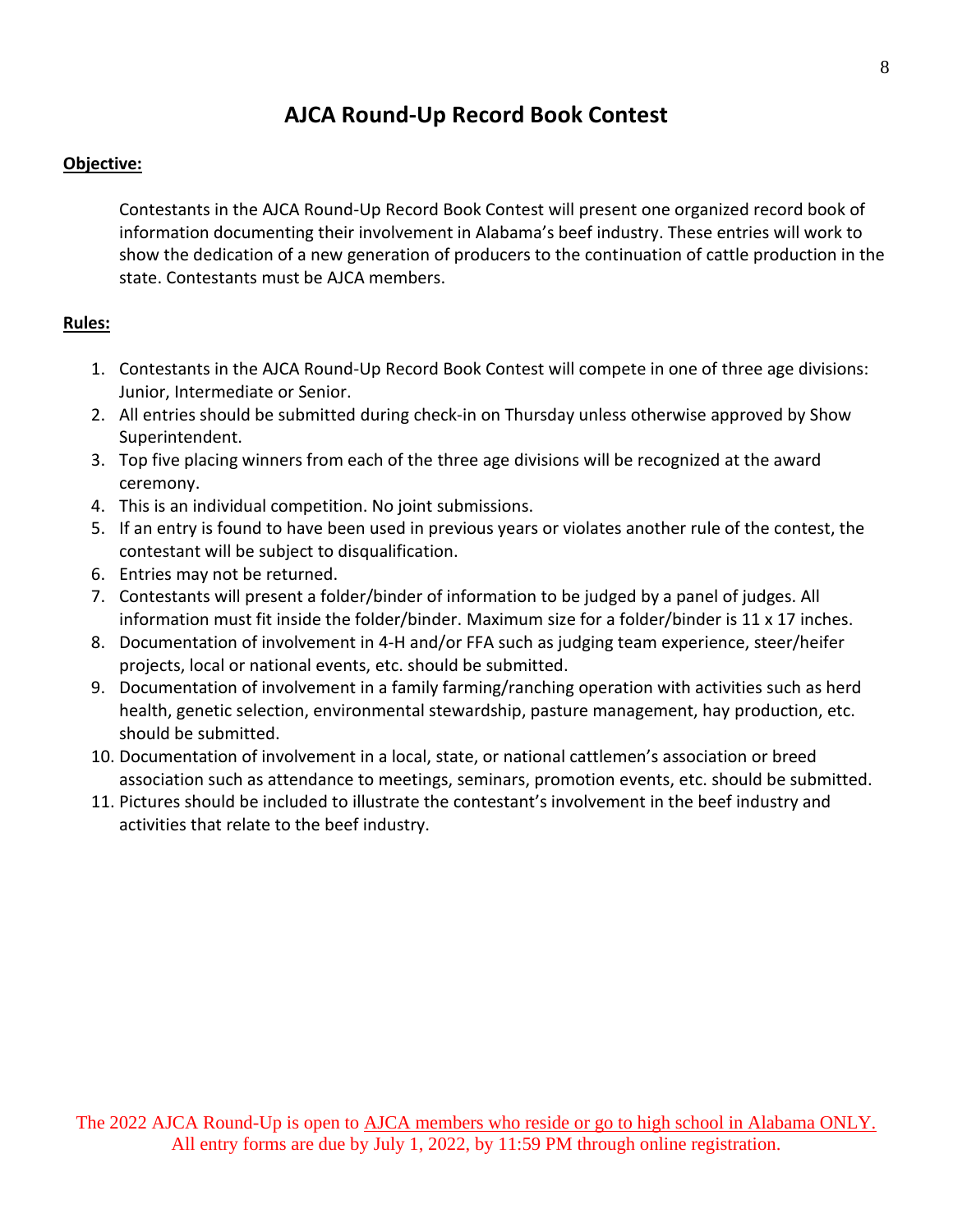### **AJCA Round-Up Essay Contest**

#### **Objective:**

Contestants in the AJCA Round-Up Essay contest will submit one essay of no more than 750 words to a panel of judges. The essays will be scored on subject matter and grammatical content. This contest will encourage the development of written communication skills that will enable juniors to more successfully tell their own beef story. Contestants must be AJCA members.

#### **Rules:**

- 1. Contestants in the AJCA Round-Up Essay Contest will compete in one of three age divisions: Junior, Intermediate or Senior.
- 2. All entries should be submitted during check-in on Thursday unless otherwise approved by Show Superintendent.
- 3. Top five placing winners from each of the three age divisions will be recognized at the award ceremony.
- 4. This is an individual competition. No joint submissions.
- 5. If an entry is found to have been used in previous years or violates another rule of the contest, the contestant will be subject to disqualification.
- 6. Entries may not be returned.
- 7. Entries cannot be more than 750 words.
- 8. Topics for the essays are as follows:
	- **a. Junior (9-12): "What benefit does being involved in the beef industry as a 9-12 year old have?"**
	- **b. Intermediate (13-16) : "In your opinion, what has been your biggest challenge in becoming an advocate for the beef industry?"**
	- **c. Senior (17-21) : "Explain measures and practices the beef industry has adopted to become more sustainable."**

*\*\*Any submissions otherwise will not be judged*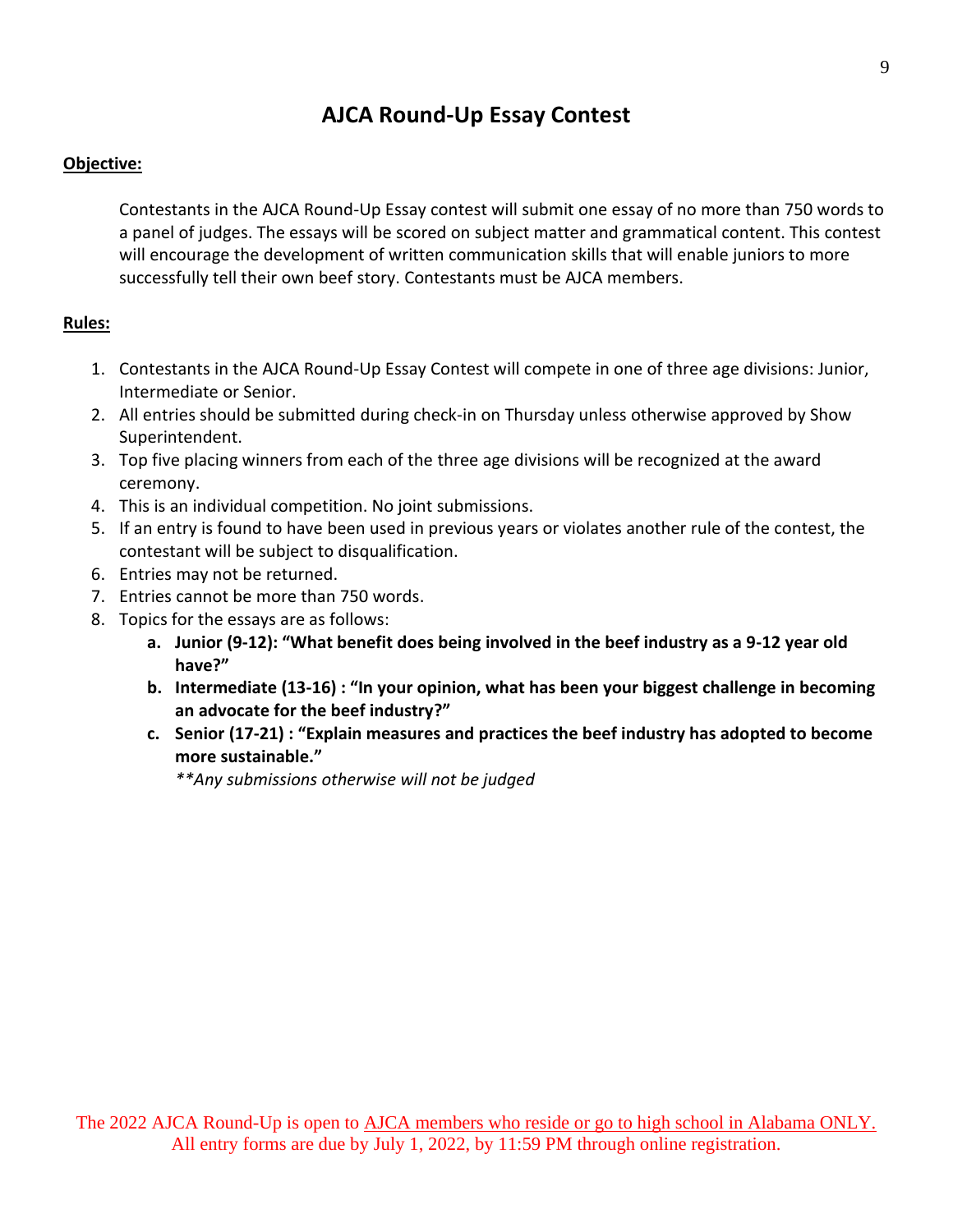# **AJCA Round-Up Salesmanship Contest**

#### **Objective:**

The objective of the AJCA Round-Up Salesmanship Contest will be for an individual to present a persuasive presentation to a panel of three judges outlining the positive attributes of the animal, in effect, a mock sales presentation. Contestants must be AJCA members.

- 1. Contestants in the AJCA Round-Up Salesmanship Contest will compete in one of three age divisions: Junior, Intermediate or Senior.
- 2. Top five placing winners from each of the three age divisions will be recognized at the award ceremony.
- 3. This is an individual competition. No joint sales pitches.
- 4. Juniors and Intermediates will bring one steer or heifer to stand with them as their subject animal.
- **5. Seniors will select from Sale ADS given at check-in to sale one of the following a bull, cow/calf pair, semen, or embryo. (Sale Ads will be available to view on website prior to event)**
- 6. Cattle are not to be groomed when presented during the AJCA Round-Up Salesmanship Contest.
- 7. Cattle should be presented clean and dry.
- 8. Participants must bring a current AJCA Member to hold and exhibit the animal during the presentation.
- 9. This is a timed event. Juniors will have 5 minutes, Intermediate 7 minutes, and Senior 10 minutes to present their animal before the panel of judges. Times will be strictly enforced.
- 10. Please see office door in Teague Arena on Friday at 8:00 am to see what time you will be competing.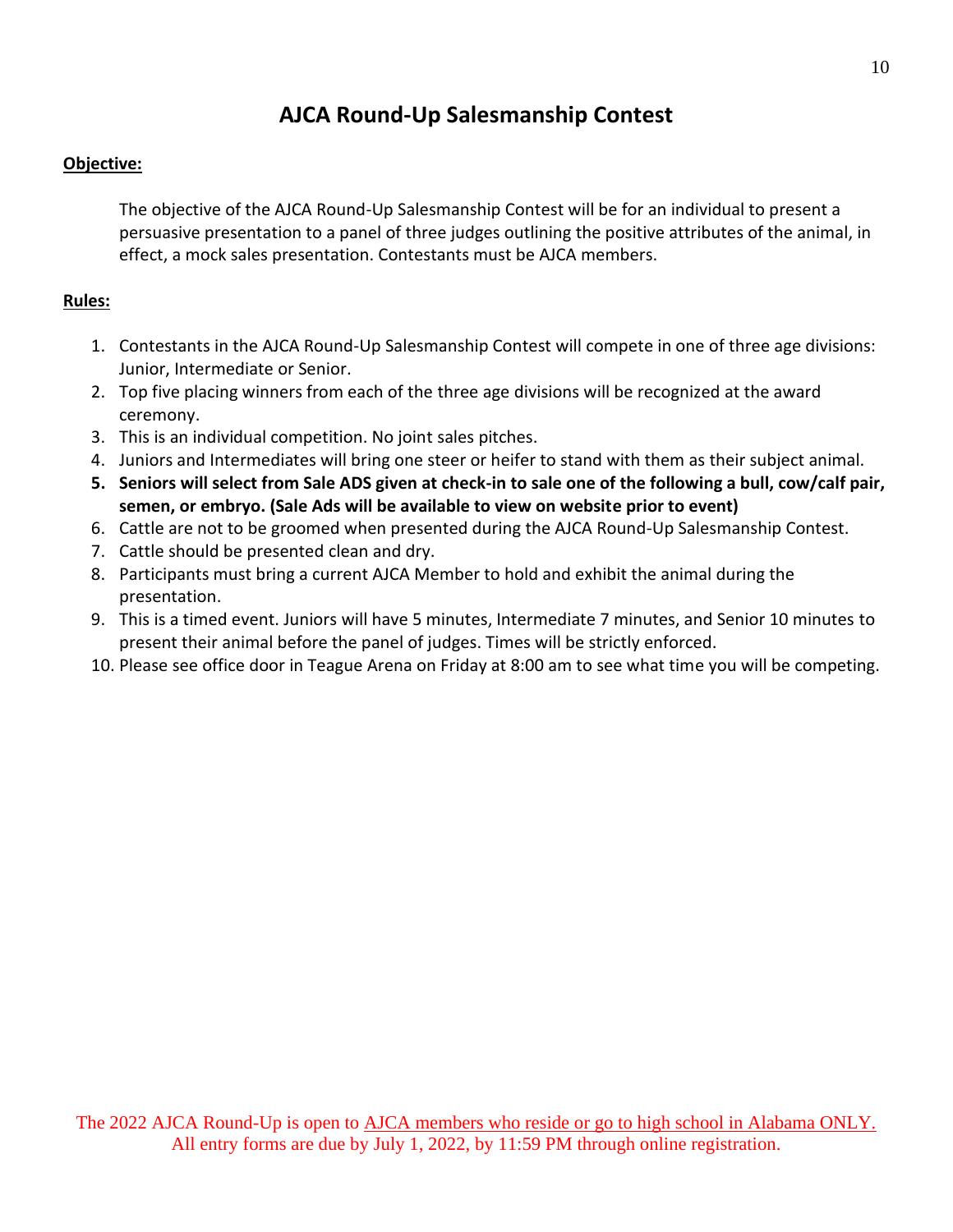### **AJCA Round-Up Skill-A-Thon Contest**

#### **Objective:**

The objective of the AJCA Skill-A-Thon Contest will be for an individual contestant to exhibit their knowledge of agriculture relating to the beef cattle industry. Contestants will take a written examination that will include general agricultural knowledge, AJCA & ACA knowledge, tool identification (tools commonly used in beef production), feedstuff identification and breed identification. Contestants must be AJCA members.

- 1. Contestants in the AJCA Round-Up Skill-A-Thon Contest will compete in one of three age divisions: Junior, Intermediate or Senior.
- 2. Top five placing winners from each of the three age divisions will be recognized at the award ceremony.
- 3. This is an individual competition.
- 4. Written tests, pencils and all other materials necessary will be provided at the contest site.
- 5. Contestants will have exactly one hour to complete the test. Tests can be started late until the first examination is turned in. After the first examination is turned in, no more examinations may be started.
- 6. No parents will be allowed in the testing room. An adult will be assigned by Alabama Cattlemen's staff to assist students during testing, if necessary.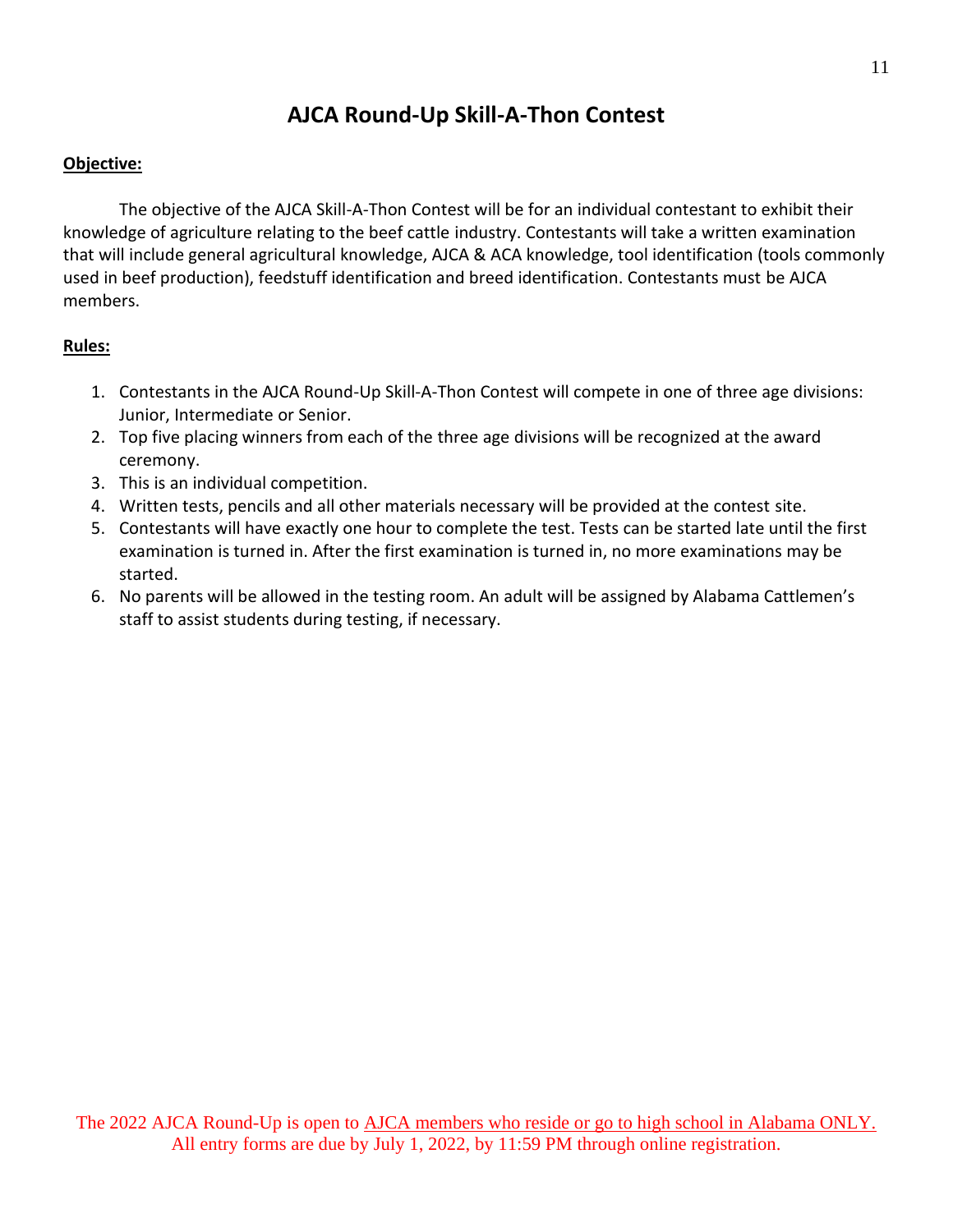### **AJCA Round-Up Cattle Judging Contest**

#### **Objective:**

The objective of the AJCA Round-Up Cattle Judging Contest is to allow youth the ability to develop and exercise their skills in evaluating beef cattle. To further the educational benefits of the event, official placing will be discussed by the contest officials at the conclusion of the event. Contestants must be AJCA members and registered for Round-Up to receive Round-Up points and placings for AJCA Round-Up Cattle Judging Contest.

- 1. Contestants in the AJCA Round-Up Judging Contest will compete in one of three age divisions: Junior, Intermediate or Senior.
- 2. Top five placing winners from each of the three age divisions will be recognized at the award ceremony.
- 3. The AJCA Round-Up Cattle Judging Contest will be an individual competition. No cooperation or teamwork will be allowed. Contestants may be removed from the contest by officials if cooperation is suspected.
- 4. There will be no other species besides cattle in contest.
- 5. Contestants will have 10 minutes to judge each class and turn in their placing card to contest officials. An official timekeeper will signal when cattle are to be moved and alert contestants that time has expired for evaluating a given class.
- 6. Junior, Intermediate, and Senior contestants will be given a set of questions. Intermediate and Senior contestants will be asked to give a set of oral reasons.
- 7. Top five placing individuals will be recognized from each of the three age divisions.
- **8. When an exhibitor is called upon to furnish one or more animals for contestants to judge in the Livestock Judging Contests, he/she is expected to do so. Refusing an animal to be used in this manner, without Show Superintendent approval, will result in the forfeit of any prizes he/she may win and potentially results in being barred from further participation in Round-Up.**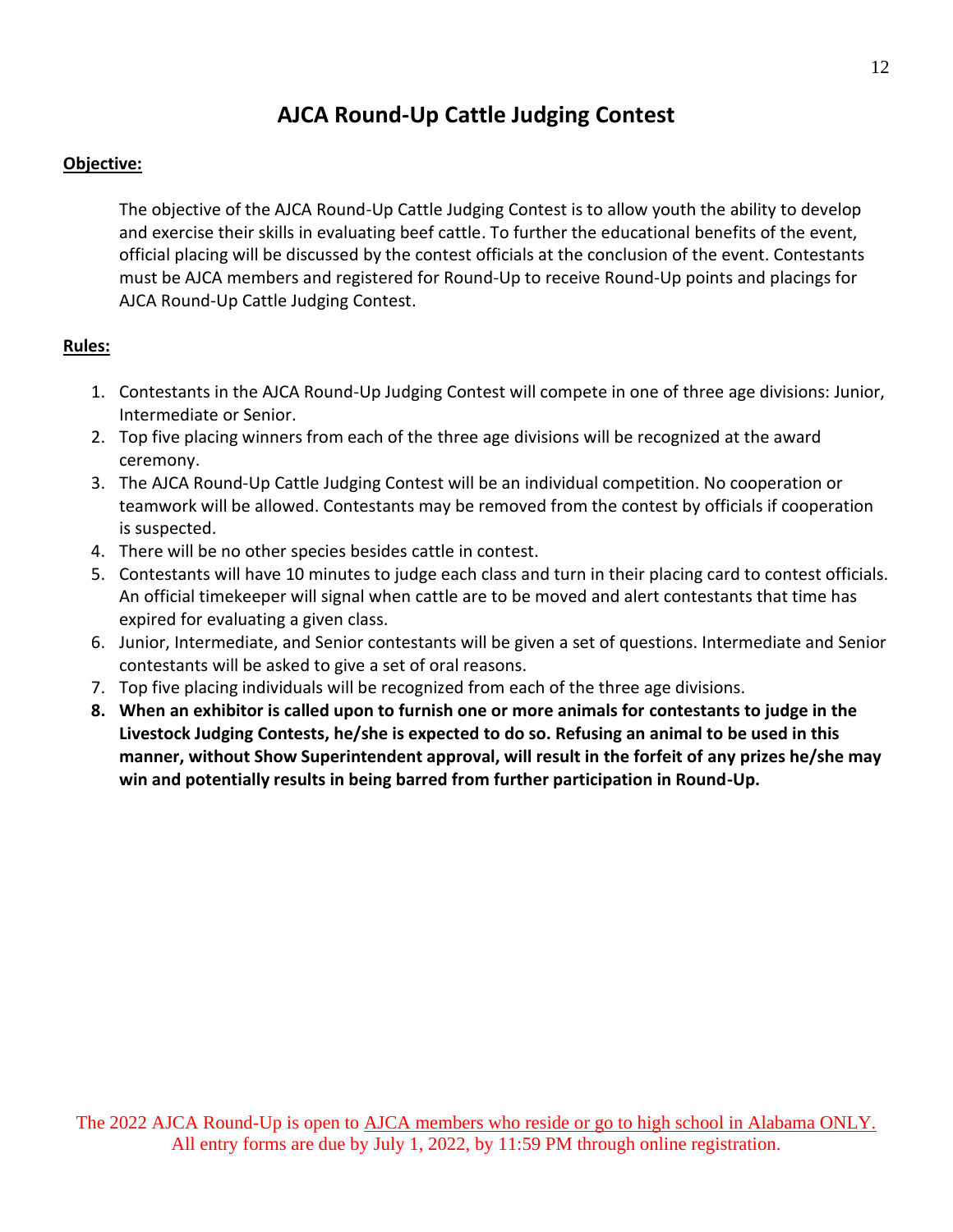# **AJCA Round-Up Team Grooming Contest**

#### **Objective:**

The objective of the AJCA Round-Up Team Grooming Contest is to allow youth the opportunity to demonstrate their proficiency in grooming a beef animal for show. As a team event, participants will also be required to demonstrate excellent teamwork skills. Contestants must be AJCA members.

#### **Rules:**

- 1. Each team will be comprised of three contestants; one from each of the three age categories: Juniors, Intermediates, and Seniors.
- 2. An "open" division will be available for teams made up of 3 youth regardless of the age divisions the contestants are in.
- 3. Each team will bring one clean and dry steer or heifer to compete in the grooming contest.
- 4. Each team is limited to one grooming chute and one blower.
- 5. All equipment must be at the team's workstation at the start of the contest. At no time during the contest will contestants be able to leave the workstation to retrieve equipment, and no equipment or supplies may be brought to the contestants after the contest has commenced.
- 6. This will be a timed contest. When instructed by contest officials to begin working, teams will have 45 minutes to prepare their animal for judging.
- 7. When the 45-minute preparation period is over, all teams must take their animal out of the grooming chute and cease all grooming functions. The animals will then be paraded before the judges.
- 8. Participants are encouraged to bring a generator and 75+ feet of extension cord.
- 9. Safety being a priority, contest officials have the obligation to remove a team from the contest if the safety of the animal or the participants is a concern.
- 10. The top team will be recognized from the traditional team division as well as the open team division.
- 11. Only participation from Grooming Contest points will be added to Top 10.

### **Judging Criteria:**

- *1. Teamwork* (how well the team members work together)
- *2. Participation* (how well all team members contribute to the process)
- *3. Time Management* (how efficiently time is spent on each task)
- *4. Cleanliness* (appearance of contestants and their work area)
- *5. Subject Knowledge* (judges may ask contests questions during the contest)
- *6. Final Product* (appearance of animal after the grooming process)
- *7. Showmanship* (ability to present the animal after the grooming process)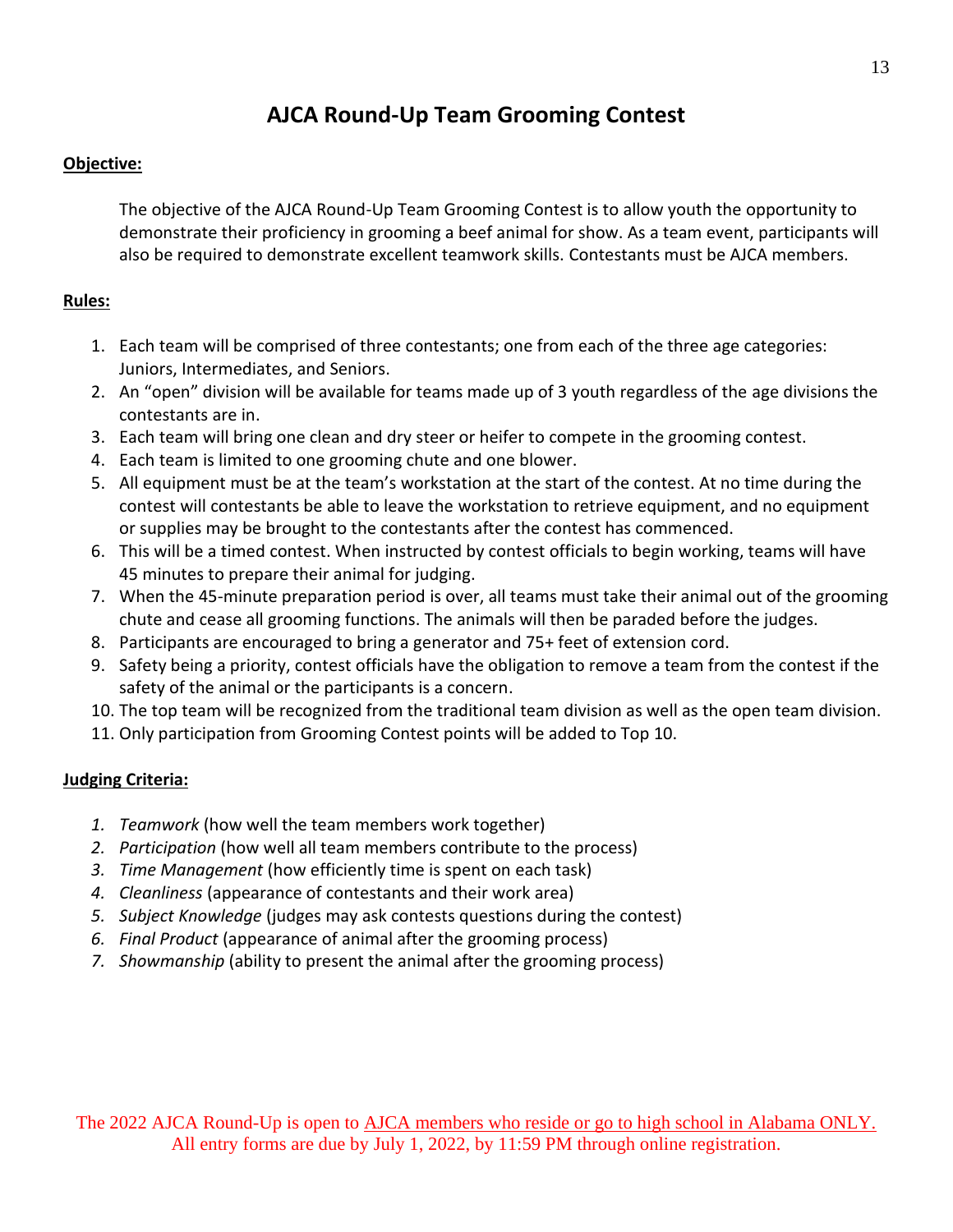### **AJCA Round-Up Volleyball Tournament**

### **Objective:**

The objective of the AJCA Round-Up Volleyball Tournament is to give youth and their families a chance to enjoy some friendly competition.

### **Rules:**

- 1. Each traditional team will be comprised of four contestants: novice/junior, intermediate, senior, and one adult exceeding 21 years of age.
- 2. Open teams will be comprised of four contestants: any ages 21 and under plus only two adults exceeding 21 years of age.
- 3. Individuals can only be on ONE team.
- 4. Teams will be divided into brackets and will play in a single-elimination tournament until only one open and traditional team remains undefeated. Teams will play games of 10 until final game of 25 points.
- 5. Teams can register at Check-In on Thursday or from 6:30 7:00 Thursday night at open ceremony.
- 3. The event will be held inside the Teague Arena on a wood shavings floor. Contestants should dress and prepare accordingly.
- 4. Ample seating will be available for spectators in the Teague bleachers.
- 5. Participation points will not be included in the calculation of the "Top 10" awards.
- 6. Only traditional team winner will be awarded a prize at the awards presentation.

**REMINDER - SPORTSMANSHIP RULE** – The AJCA Round-Up is intended to foster a positive family-friendly atmosphere. All participants and attendees are expected to behave in a respectable manner during all events held during this year's AJCA Round-Up. Any disruptive behavior or language during an event by a participant or other attendee will void eligibility for participation in the next two AJCA Round-Ups for the violator and his/her family or the family he/she is associated with.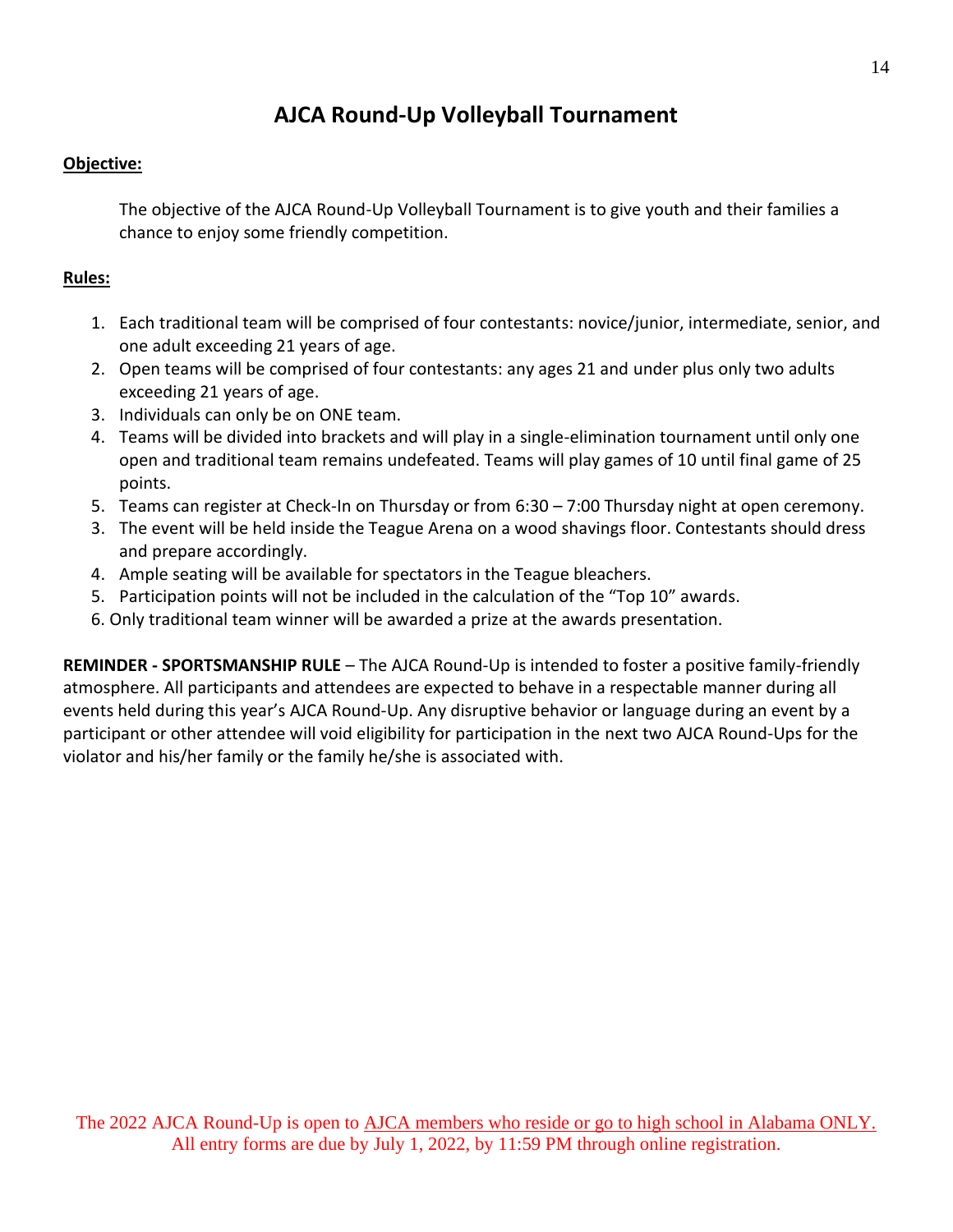# **AJCA Battle of the Beef Contest**

### **Objective:**

The objective of the AJCA Round-Up Battle of the Beef Contest will be for a team of three contestants to prepare a ground beef dish for a panel of judges. Teams will be judged on the appearance of their workstation, their adherence to food safety, and the final appeal of their dishes. Contestants must be AJCA members.

### **Rules:**

- 1. Each team will be comprised of three contestants. Options Include:
	- **Junior, Intermediate, Senior**
	- **Junior, Junior, Junior**
	- **Junior, Junior, Intermediate**
	- **Junior, Junior, Senior**
	- **Junior, Intermediate, Intermediate**
- *2.* Each team will be given 1 pound of ground beef to use for the competition as well as a container to deliver their dishes to the judges. *All other materials including ingredients, condiments, dressings, plates, grills, utensils, etc. will be the responsibility of each team.*
- 3. Each team will be given a table and an allotted space to set up their work area.
- 4. Each team will present 3 identical portions of their dish to a panel of judges.
- 5. Contest officials will test each dish that leaves the workstation for preparation to ensure that it has an internal temperature of at least 160 degrees.
- 6. Only gas grills and electric grills will be allowed *NO charcoal grills will be allowed.* Griddles, hotplates, etc. will be allowed. **Participants are STRONGLY ENCOURAGED to bring a generator and 75+ feet of extension cord** if their team plans to use an electric griddle.
- 7. This is a timed event. Teams will have 45 minutes from the time they are given their raw meat until they are required to submit their entries for judging.
- 8. Teams will be assigned staggered start times in an effort to give each team an opportunity to present the judges with a fresh, ground beef dish. This means separate panels of judges will be evaluating the teams at their workstations and also at the judges' tasting table.
- 9. **ONLY PARTICIPATION POINTS FROM THE BATTLE OF THE BEEF CONTEST WILL BE INCLUDED IN THE CALCULATIONS OF THE "TOP 10 AWARDS"**

### **Judging Criteria:**

Teams entered in the AJCA Round-Up Battle of the Beef Contest will be judged on their performance in several areas. Some of the criteria the judges will evaluate include:

- 1. *Teamwork* (how well the team members work together)
- 2. *Creativity* (ingredients used in the preparation process)
- 3. *Time Management* (how efficiently time is spent)
- 4. *Visual Appearance* (appearance of contestants and their work area)
- 5. *Subject Knowledge* (judges may ask questions during the contest)
- 6. *Final Product* (appearance and taste of the dish)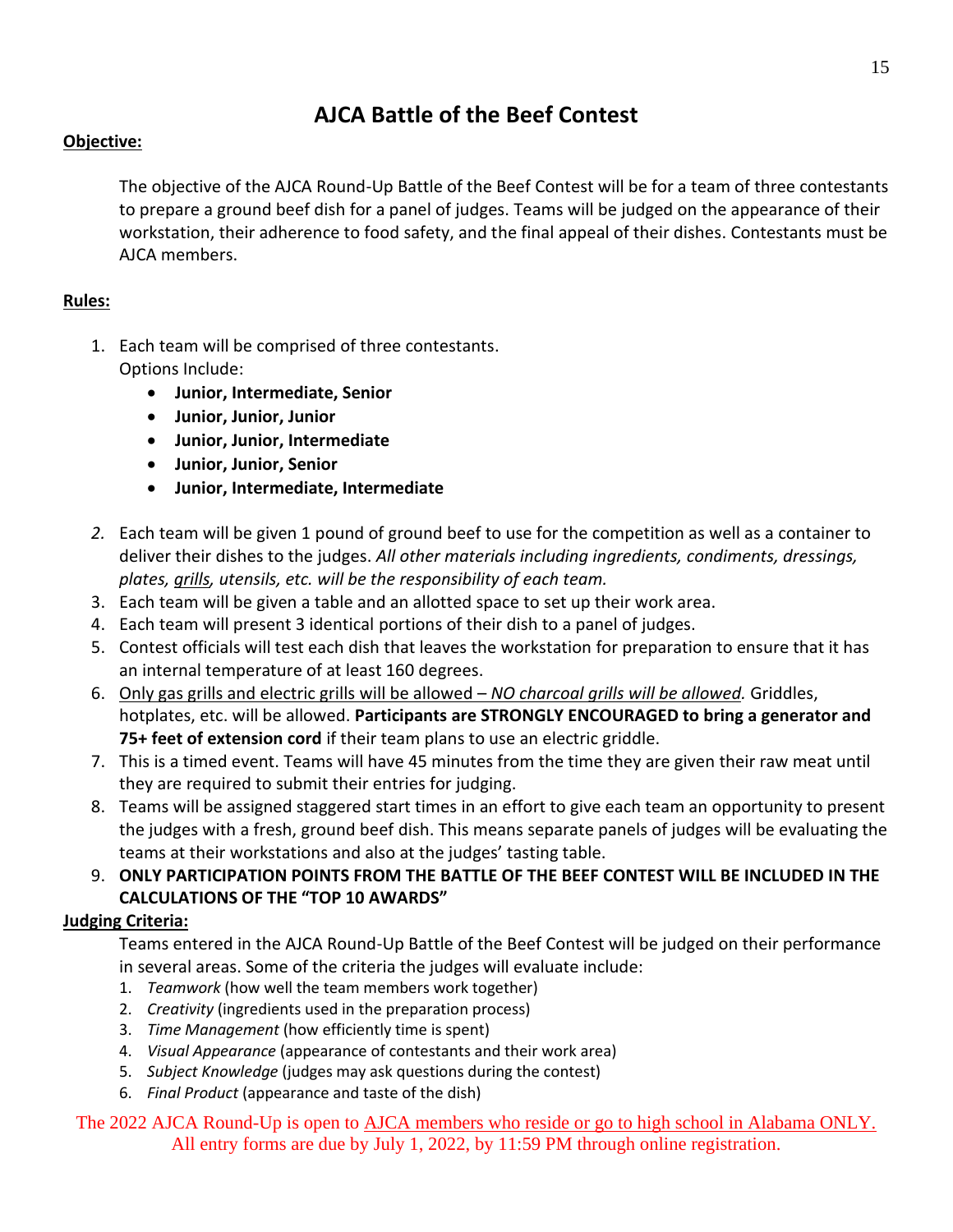# **AJCA Round-Up** *Golden Pitchfork Contest*

#### **Objective:**

The objective of the AJCA Golden Pitchfork Contest will be for a junior cattlemen's county chapter to work together to display their involvements in the beef industry. Constants will be provided an 8 ft table in the Lewis Barn to display their county's involvements throughout the year.

- 1. Each county can use pictures and props that fit on or under the 8 ft table.
- 2. The display cannot be longer than 8 ft or taller than 6 ft from top of table.
- 3. NO electricity can be used for this display. If power is required, then decorations must be battery operated.
- 4. The county must set up on Thursday. The tables will be judged on Friday between 8am 6pm.
- 5. The award will be accompanied by a \$250 cash prize for that county's junior cattlemen's chapter.
- 6. At least one exhibitor must register for event per county to be able to compete.
- 7. Each county will only get one table if registered for contest.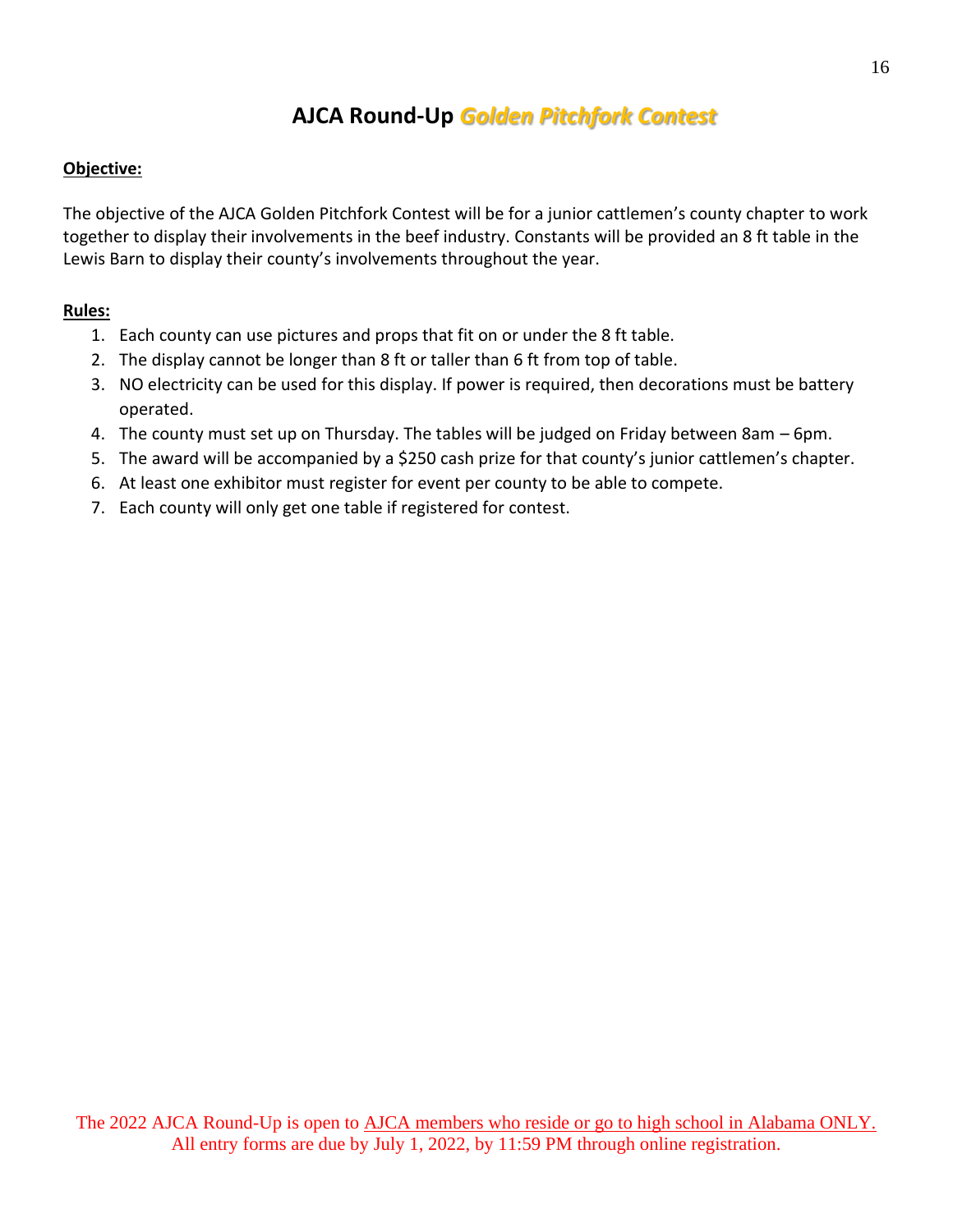# **AJCA Round-Up Cattle Show General Rules**

### **1. Grounds:**

- a. **ALL Cattle MUST be on grounds by Thursday at 8:00 PM and physically viewed at check-in** unless given prior approval from show superintendent.
- b. Cattle that are **not registered** in the AJCA Round-Up Cattle Show will not be allowed in the cattle barns.
- c. All owners or persons in charge of property, or livestock, shall care for, guard, protect, and preserve same, as the AJCA does not undertake to do so, and it shall not be held responsible for any loss, shrinkage, or damage to said property or livestock or the owners or exhibitors thereof. **All exhibitors are responsible for security** of their own animal/project(s) at all times. The exhibitor is the absolute insurer of and is responsible for the condition of their animal/project(s). The AJCA is not responsible for the acts of a third party.
- d. **ATV, UTV, and another other motorized vehicles** such as golf carts, motorcycles, scooters, etc. are not permitted in the exhibition barns or around Teague Arena, especially during judging and must be operated by a licensed driver ages 15+.

### **2. Animal/Exhibitor Entry Information:**

- a. There will be a **\$35 per head entry fee** for all animals registered in the AJCA Round-Up Cattle Show. Payment must accompany entries online. The deadline for entries and entry fees for the AJCA Round-Up Cattle Show is July 1, 2022.
- b. There will be **no cancelations or substitutions** after the registration deadline.
- c. Entries received after the entry deadline or without the **appropriate entry fee** will not be entered into the AJCA Round-Up.
- d. Entries in the AJCA Round-Up will not be automatically entered in any other shows.
- e. **Only steers and heifers** will be eligible for the AJCA Round-Up; no bulls will be allowed on the grounds.
- f. All cattle must be registered in the exhibitor's name. Original **registration papers** must be provided at check-in unless given prior approval from show superintendent.
- g. **Certificates of veterinary inspection** are not required for animals since there are no out-ofstate cattle entered.
- h. Once check-in is completed animals **cannot change breed division**.
- i. **ALL cattle must be physically presented at check-in** unless prior approval from the show superintendent.
- j. **Exhibitor/Contest Competitor meeting will be held on Thursday July 14, 2022, at 6:30 PM in the Teague Arena**. ALL youth competing in contests or cattle show that are on grounds must attend.

### *GENERAL RULES CONTINUE ON NEXT PAGE*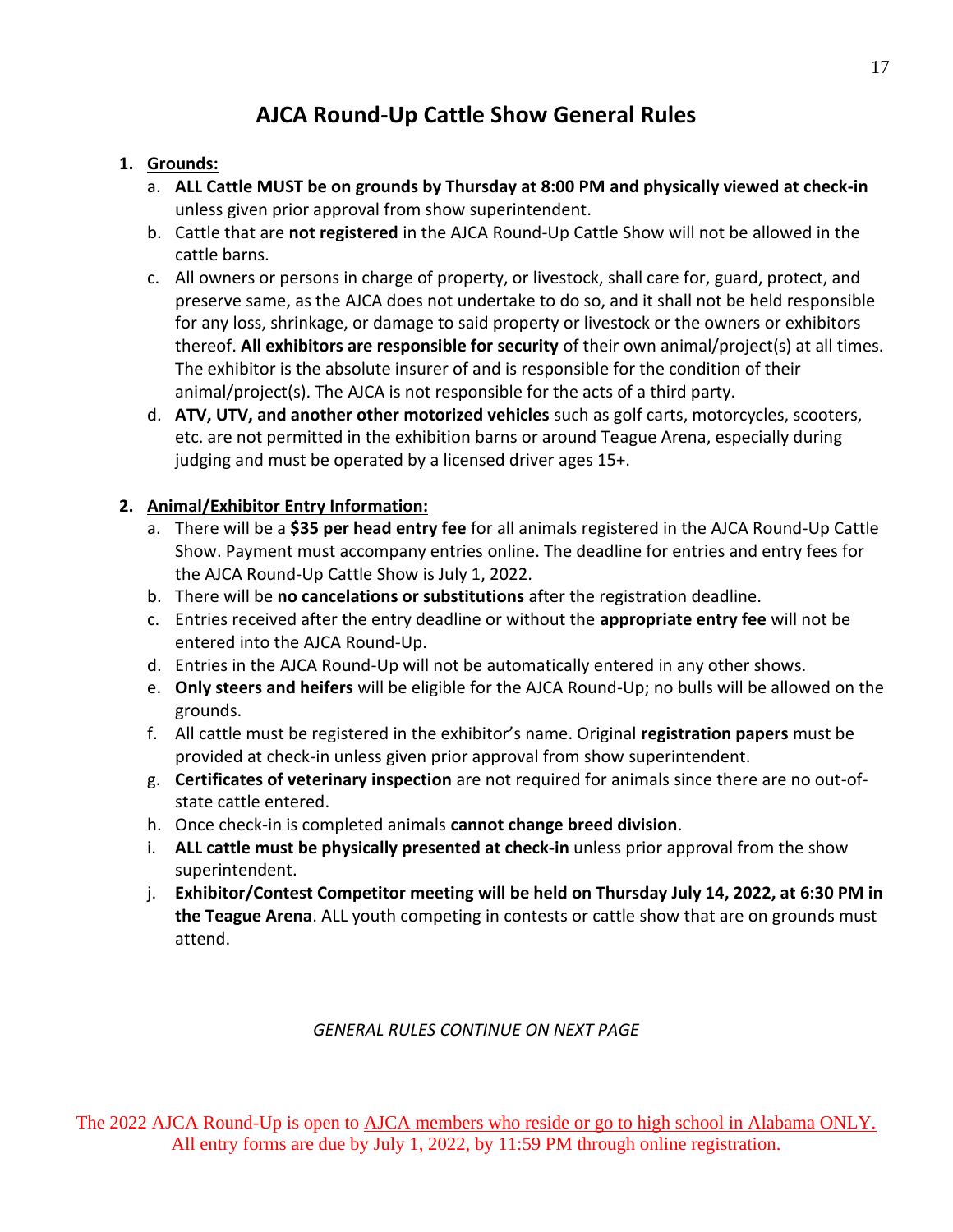# **AJCA Round-Up Cattle Show General Rules**

#### **3. Round-Up Cattle Classes:**

*Review the breeding/market show rules for more details*

- a. **Show Management reserves the right to move any breed into an AOB division provided there are five (5) or less total head entered**. Alternatively, Show Management reserves the right to make any breed derivative (i.e. Shorthorn Plus, Mainetainer, Lim-Flex, etc.) found within an AOB division its own breed division provided there are five (5) or more total head entered. Texas Longhorns are exempt from this rule. Grouping of breeds not meeting the minimum will be at the full discretion of the Superintendent. Minimum breed criteria for a division can be ignored if interested parties sponsor a specific breed division for (\$600 or more by July 1,2022).
- b. Cattle classes will be **broken at the discretion of the show committee**. Every effort will be made to keep the classes as competitive as possible.
- c. To be eligible for the **Performance Documented classes**, along with completed entry forms, exhibitors MUST provide validated performance documentation from the Alabama BCIA Commercial Record Keeping Program. Cattle MUST be from an Alabama reared contemporary group of **more than** three (3) animals. Adjusted weaning weight, weaning weight ratio and number of contemporaries will be the information provided to the Judge. Performance Documented is exempt from minimal entry requirement.

### **4. Judging:**

- a. Exhibitors are fully responsible for knowing the times at which their projects will be judged. **Any project not presented promptly for competition may be ruled ineligible**, to which complaints will not be considered. No complaint or protest claiming that the judge overlooked a project will be considered.
- b. If any exhibitor, in any way, whether in person or by agent **interferes with the judge(s) during adjudication**, or shows any disrespect to them or the show, is subject to be penalized. The Rules Committee may demand a proper apology, may exclude him/her from competition, ban from future competition, and/or withhold any prizes that may have been awarded.
- **c. Official Protest or Complaints**  Official Protests/Complaints must be submitted on form (provided in Teague Arena Office) to the Show Superintendent by exhibitor and accompanied by a \$300.00 deposit, which will be forfeited if the protest is not sustained. Exhibitor will remain anonymous to the rule violator. The protest must state plainly the cause of complaint or appeal, giving good and sufficient reasons therefore, and must be delivered immediately upon the occasion for such protest. Any protest not officially filed within 24 hours of the alleged incident or four hours prior to show will not be considered. These cases will be ruled upon by the Rules Committee, who will have full power to act, and from whose decision there can be no appeal**. Judging procedures will not be interrupted for protest investigation.**
- **d. The decision of the judges shall be the final in all cases.**

*GENERAL RULES CONTINUE ON NEXT PAGE*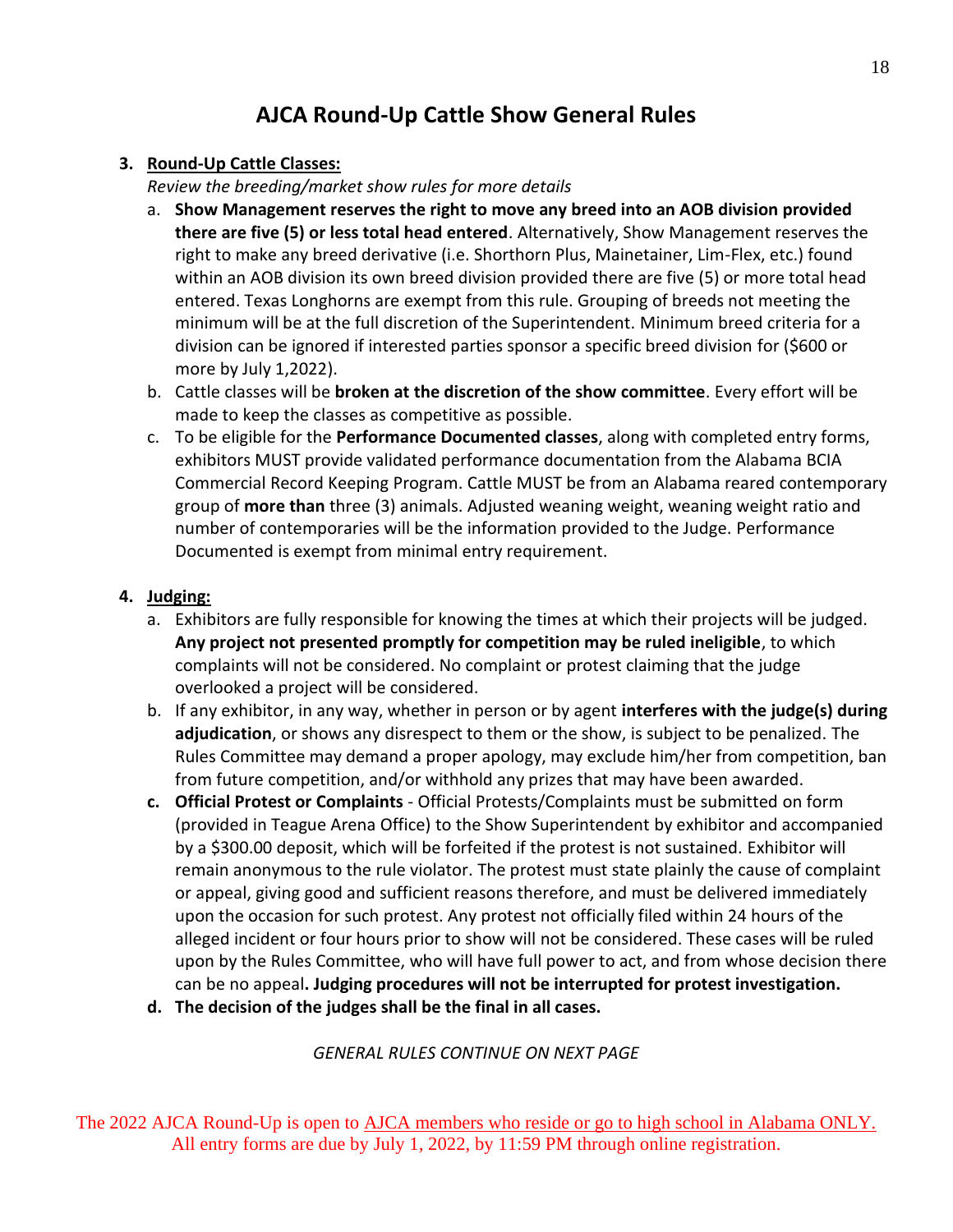# **AJCA Round-Up Cattle Show General Rules**

### **5. Exhibitor:**

- a. All entries, including showmanship, shall be shown with a unique **exhibitor number**. Exhibitor numbers will be distributed at check in.
- b. Exhibitors must remain in charge of their project(s) and care for them for the duration of the show at all times. **The exhibitor is the absolute insurer of and is responsible for the condition of their animal/project(s)**. The Rules Committee reserves the right to decide what constitutes acceptable treatment of animal projects. Unacceptable treatment of animal projects will not be tolerated.
- c. All participants and attendees are expected to **behave in a respectable manner** during all events held at this year's AJCA Round-Up. Any disruptive behavior or language during an event by a participant or other attendee will void eligibility for participation in the 2023 & 2024 AJCA Round-Up for the violator and his/her family or the family he/she is associated with.
- d. Only **exhibitors entered in Round-Up are eligible to assist** exhibitors having more than one animal in the same class.

#### **6. Fitting/Grooming:**

- a. **Animals must be shown in their natural conformation and structure** without alteration or modification, except for the grooming and treatment of the hair and trimming of the hooves.
- b. Exhibitors must be mindful of the equipment brought onto grounds. **All electrical equipment must conform to applicable safety regulations**. Show Management reserves the right to determine what equipment may be permitted in barns and on grounds.

### **7. Interpretation and Violation of Rules:**

- a. Exhibitors are requested to **report any rule violation to Show Management** immediately so that appropriate action may be taken.
- b. Show Management and the Rules Committee reserve the final and absolute right to interpret these rules, and to settle and determine all matters, questions and differences in regard thereto or otherwise arising out of or connected with, or incident to, the AJCA Round-Up; and to amend or add to these rules as its judgment may determine.
- c. Any exhibitor who **violates any of the rules** will forfeit all privileges and premiums and be subject to such penalty the Rules Committee may order.
- d. **Special Rules are published where necessary**. If there is a conflict between the Special Rules and the General Rules, the Show Management and the Rules Committee will make a ruling as to such conflict, which shall be binding and final.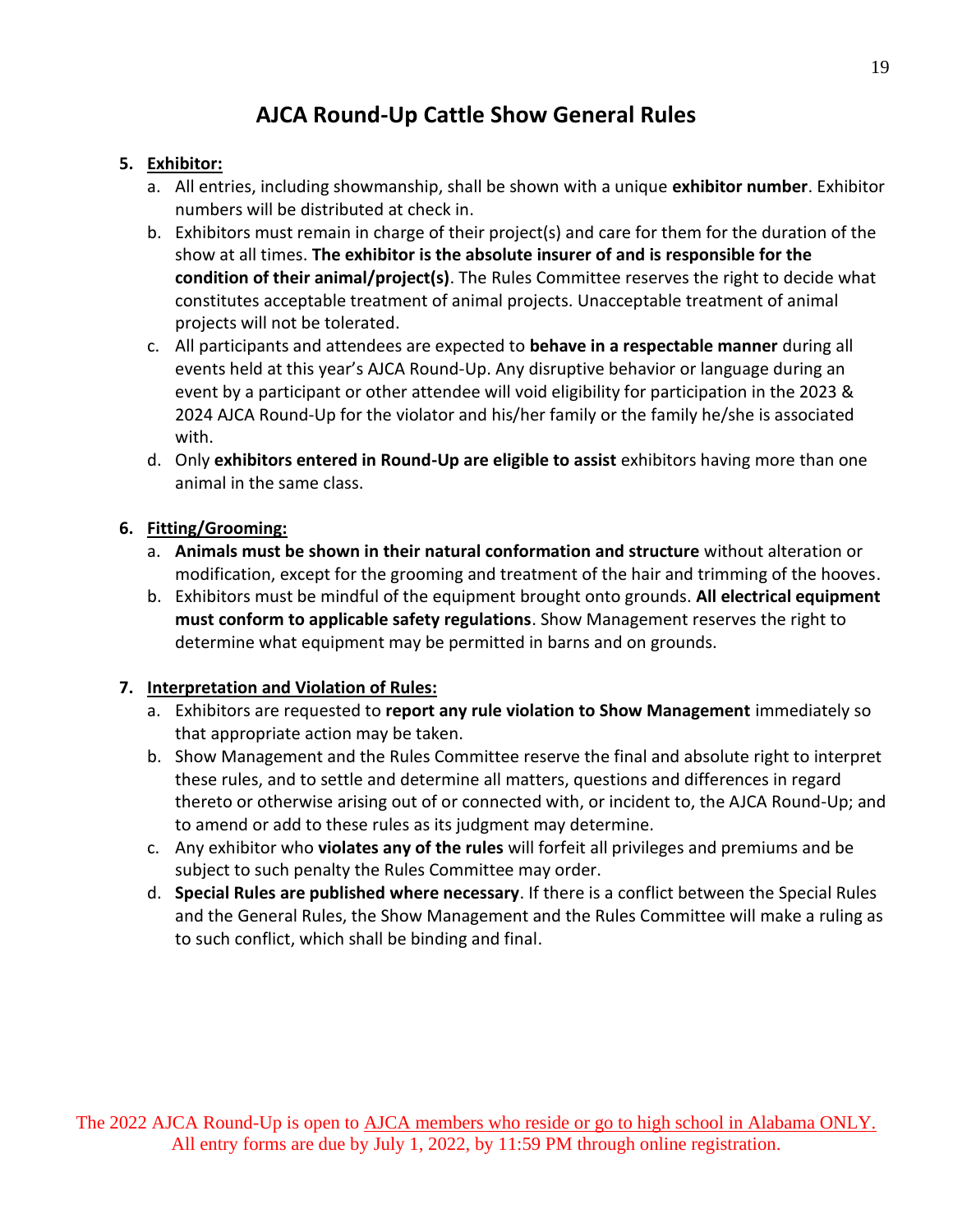# **AJCA Round-Up Showmanship Contest**

### **Rules:**

- 1. Exhibitors must be AJCA members.
- 2. Cattle used in the AJCA Round-Up Showmanship Contest must also be entered in the AJCA Round-Up Cattle Show. Exhibitors may only use animals entered in their name for the AJCA Round-Up Cattle Show in the AJCA Round-Up Showmanship Contest.
- 3. Showmanship classes will be split as evenly as possible from each of the three age categories: Juniors, Intermediates, and Seniors. Top 5 Junior, Intermediate, and Senior showmen will be named. Winners will be announced in ring.
- 4. No cow-calf pairs will be allowed in the AJCA Round-Up Showmanship Contest. If a heifer does have a calf at her side, the calf may not enter the ring during showmanship.
- 5. **SHOWMEN MUST REGISTER FOR SHOWMANSHIP** Please be aware that you must preregister for all contests, including showmanship. Please make sure you are registered for all contests you want to participate in at check-in.

### **AJCA Novice Showmanship Division**

### **Objective:**

To provide Round-Up attendees, 8 years old and younger, learning experience that will expose them to the Alabama Junior Cattlemen's Association and give them an opportunity to have fun while being recognized as the future of our organization. Novice showmen must show an animal that is registered in this year's Round-Up. **Novice Showmanship will begin at the conclusion of Senior Championship Drive.**

### **AJCA Adult Showmanship**

#### **Objective:**

AJCA Adult Showmanship is to raise money for AJCA while giving past times a chance to dust off their boots and show their skills.

### **Adult Showmanship will begin at the conclusion of Novice Class on Saturday.**

### **Rules:**

- 1. Each AJCA Director will nominate someone to participate in the Adult Showmanship Contest.
- 2. If an adult would like to participate and an AJCA Director did not nominate them they can pay a \$30.00 entry fee to compete.
- 3. Each participant will have a jar that sits at the merchandise table in the Teague Arena for people to place their bets on who will win the Adult Showmanship. All proceeds will go towards AJCA.
- 4. Cattle used in the AJCA Round-Up Adult Showmanship Contest must also be entered in the AJCA Round-Up Cattle Show.
- 5. The showman must be 22 years of age or older.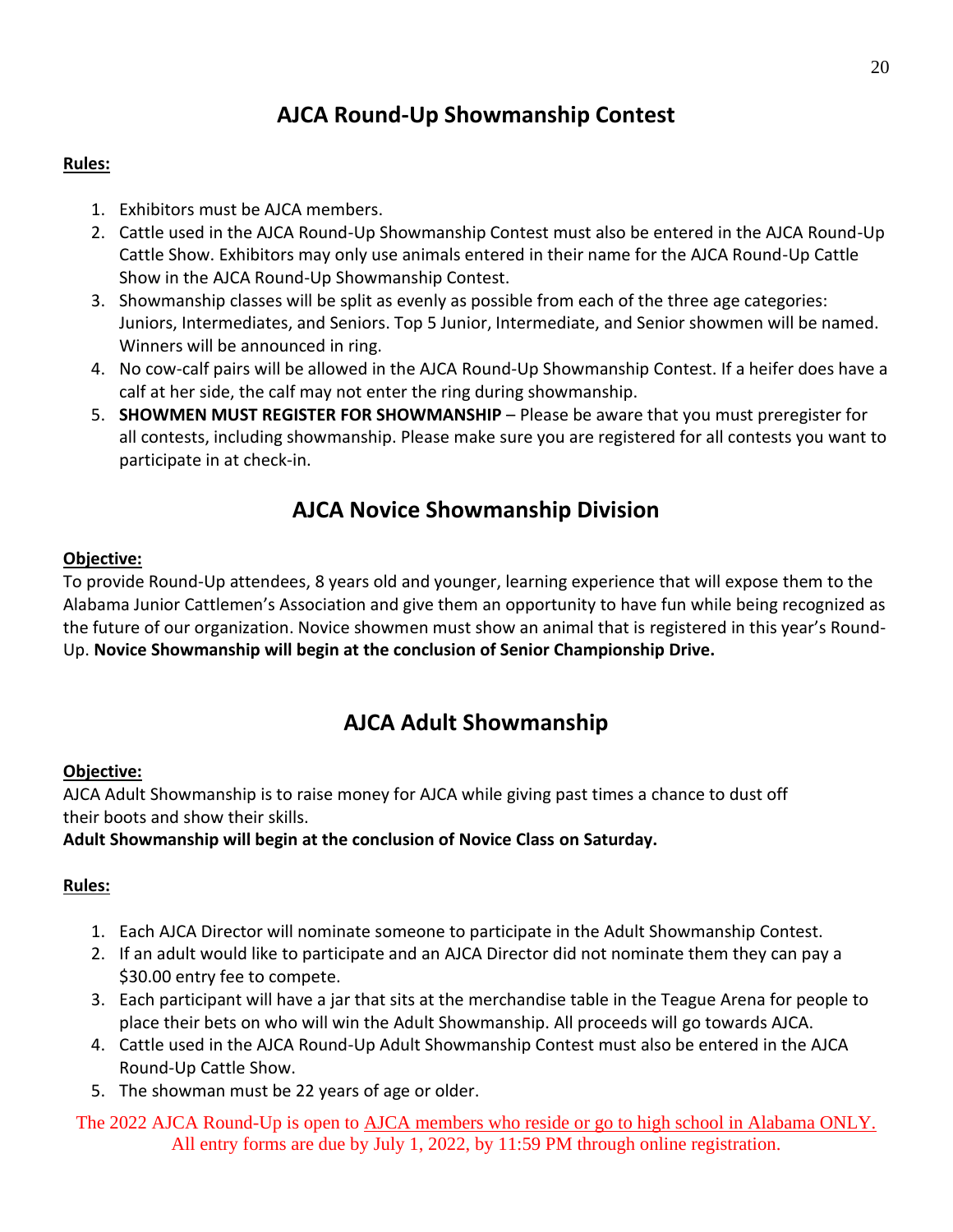# **AJCA Prospect Market Cattle Show Rules**

### **1. PROSPECT MARKET ANIMALS must weigh 1,000lbs or less.**

- 2. Prospect market cattle that are not eligible for a breed division will be shown in the crossbred division.
- 3. Five (5) entries of the represented breed must register to constitute a breed division in the prospect market show. Registered market cattle that do not have at least five (5) head will show as All Other Breeds (AOB).
- 4. Prospect market cattle will be shown by breed and weight. Weight will be determined by a committee of show officials operating the scales at check-in.
- 5. Prospect market cattle will enter the ring from lightest to heaviest.
- 6. Prospect market cattle must be less than one year of age on the day of the show.
- 7. Prospect market cattle are only eligible for one division.
- 8. Prospect market steer breeds may include, but are not limited to the following:
	- Angus *(Registered with American Angus Association)*
	- Brahman *(Registered with American Brahman Breeders Association)*
	- Brangus *(Registered with International Brangus Breeders Association)*
	- Charolais *(Registered with American-International Charolais Association)*
	- Chianina *(Must be registered 6.25% or greater Chianina with American Chianina Association; less than 6.25% show in AOB division as Percentage Chi)*
	- Hereford *(Registered with the American Hereford Association)*
	- Limousin *(Must be registered with the North American Limousin Foundation and must be 50% or greater Limousin)*
	- Maine-Anjou *(Must be registered ¾ or greater Maine-Anjou with American Maine-Anjou Association; less than ¾ Maine-Anjou show as AOB division or Maintainer)*
	- Shorthorn *(Registered with American Shorthorn Association)*
	- Shorthorn Plus *(Steer must be 50% Shorthorn blood concentration or higher and registered as a Shorthorn Plus with the American Shorthorn Association)*
	- Simmental *(Registered with the American Simmental Association)*
	- Percentage Simmental *(Registered with the American Simmental Association; Must be at least 1/2 Simmental but less than 7/8 Simmental*)
	- All Other Breeds
		- o AOB American *(includes American breeds not meeting minimum breed criteria)*
		- o AOB British *(includes British breeds not meeting minimum breed criteria)*
		- o AOB Continental *(includes Continental breeds not meeting minimum breed criteria)*
	- Performance Documented
	- Crossbred *(all non-registered steers)*

### *PROSPECT MARKET SHOW RULES CONTIUE ON NEXT PAGE*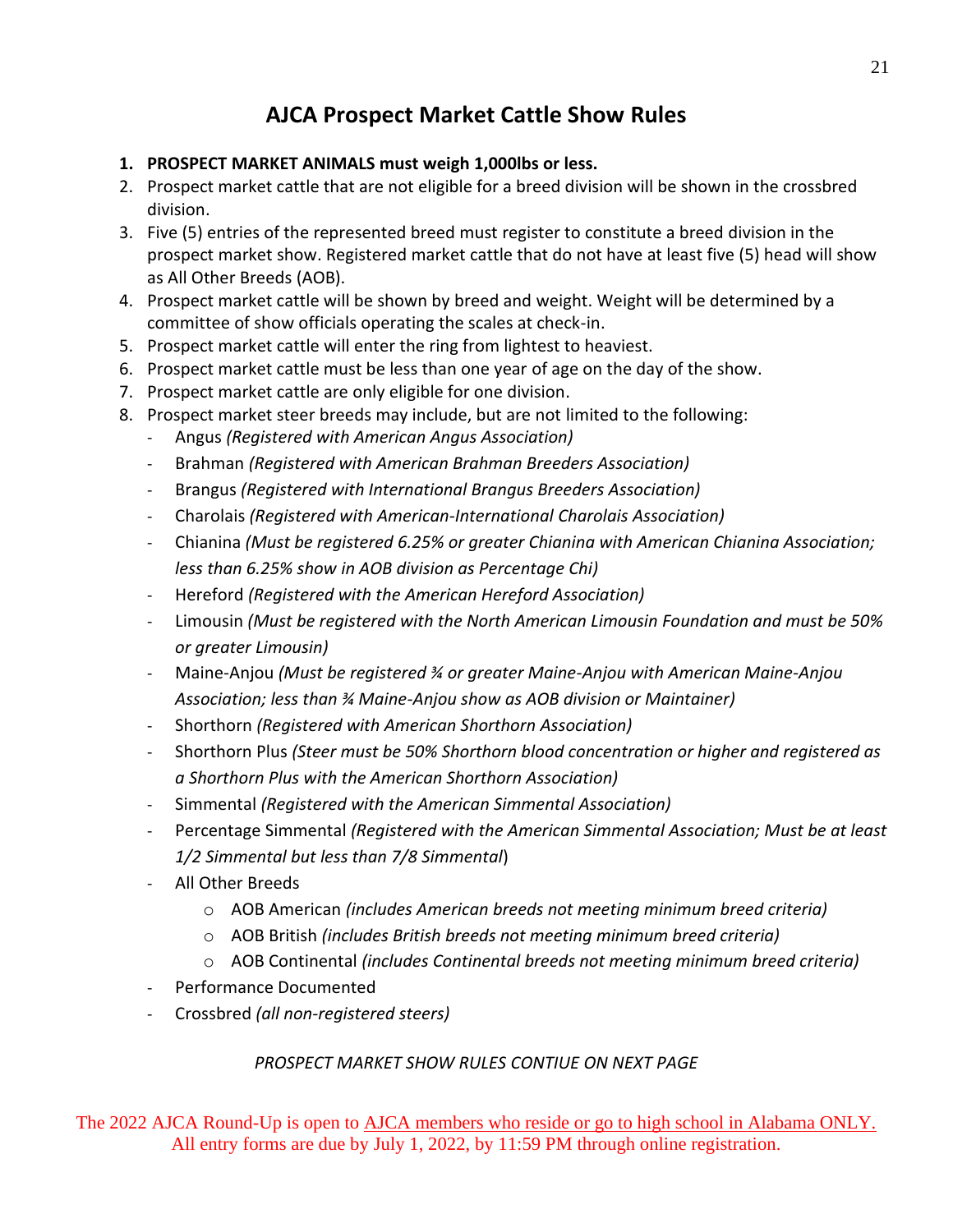# **AJCA Prospect Market Cattle Show Rules**

- 9. Prospect market heifers will show and compete against the prospect market steers as a separate division.
	- The prospect market heifer division is exempt from the minimum division criteria.
	- Cattle entered in the prospect market heifer division are not eligible to compete in the breeding heifer show.
- 10. Class winners in each breed division of the prospect market cattle show will be brought into the ring to determine Grand and Reserve prospect market animal for their respective division.
- 11. Top 5 Overall will be chosen from Grand and Reserve Champions represented in the breed division to facilitate the selection of the "Top 5" Overall Prospect Market Cattle.

# **AJCA Progress Market Cattle Show Rules**

- **1. PROGRESS MARKET ANIMALS must weigh 1,001lbs or more.**
- 2. Progress market cattle that are not eligible for a breed division will be shown in the crossbred division.
- 3. Five (5) entries of the represented breed must register to constitute a breed division in the progress market show. Registered market cattle that do not have at least five (5) head will show as All Other Breeds (AOB).
- 4. Progress market cattle will be shown by breed and weight. Weight will be determined by a committee of show officials operating the scales at check-in.
- 5. Progress market cattle will enter the ring from lightest to heaviest.
- 6. Progress market cattle must be less than one year of age on the day of the show.
- 7. Progress market cattle are only eligible for one division.
- 8. Progress market steer breeds may include, but are not limited to the following:
	- Angus *(Registered with American Angus Association)*
	- Brahman *(Registered with American Brahman Breeders Association)*
	- Brangus *(Registered with International Brangus Breeders Association)*
	- Charolais *(Registered with American-International Charolais Association)*
	- Chianina *(Must be registered 6.25% or greater Chianina with American Chianina Association; less than 6.25% show in AOB division as Percentage Chi)*
	- Hereford *(Registered with the American Hereford Association)*
	- Limousin *(Must be registered with the North American Limousin Foundation and must be 50% or greater Limousin)*
	- Maine-Anjou *(Must be registered ¾ or greater Maine-Anjou with American Maine-Anjou Association; less than ¾ Maine-Anjou show as AOB division or Maintainer)*
	- Shorthorn *(Registered with American Shorthorn Association)*
	- Shorthorn Plus *(Steer must be 50% Shorthorn blood concentration or higher and registered as a Shorthorn Plus with the American Shorthorn Association)*
	- Simmental *(Registered with the American Simmental Association)*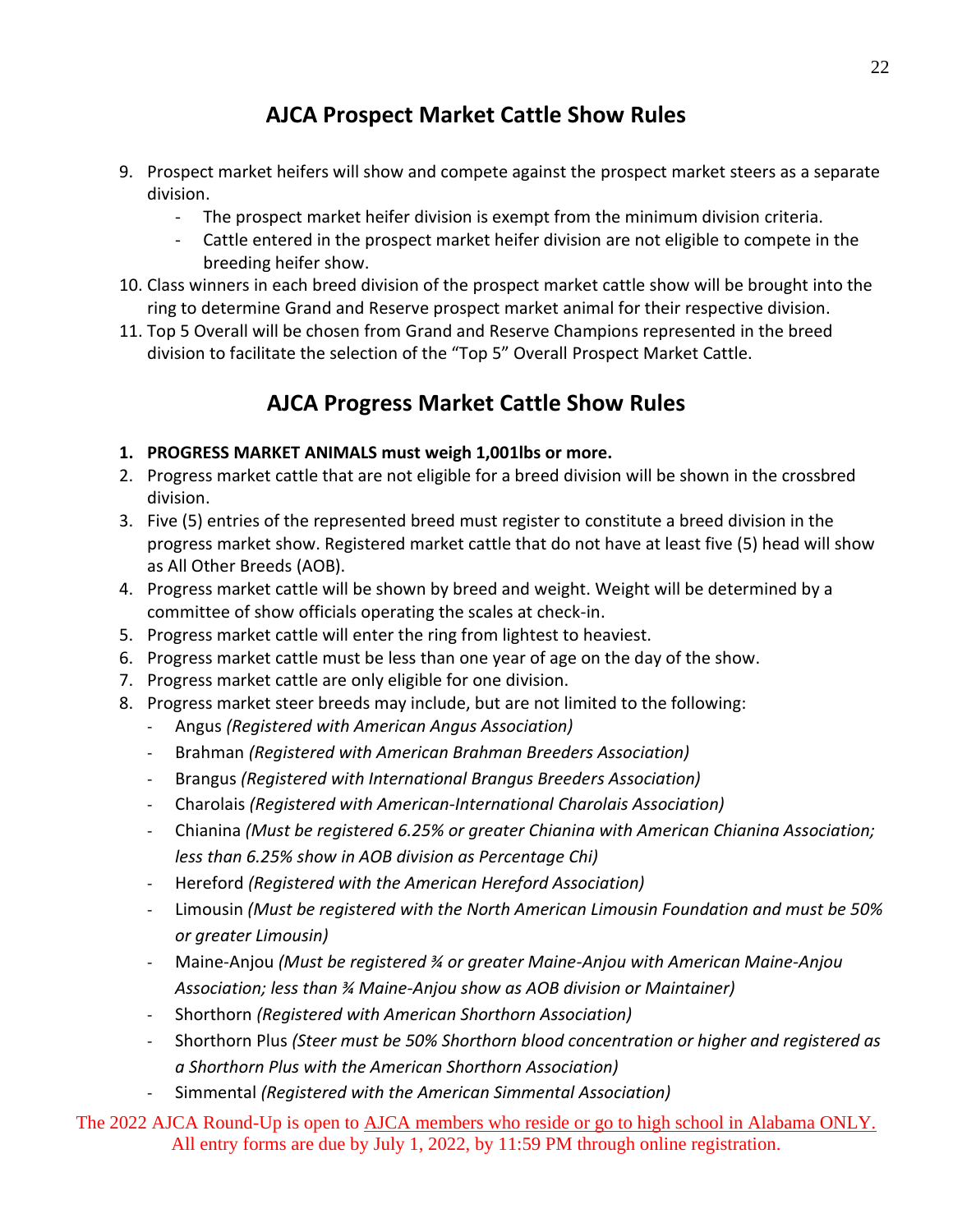- Percentage Simmental *(Registered with the American Simmental Association; Must be at least 1/2 Simmental but less than 7/8 Simmental*)
- All Other Breeds
	- o AOB American *(includes American breeds not meeting minimum breed criteria)*
	- o AOB British *(includes British breeds not meeting minimum breed criteria)*
	- o AOB Continental *(includes Continental breeds not meeting minimum breed criteria)*
- Performance Documented
- Crossbred *(all non-registered steers)*
- 9. Progress market heifers will show and compete against the progress market steers as a separate division.
	- The progress market heifer division is exempt from the minimum division criteria.
	- Cattle entered in the progress market heifer division are not eligible to compete in the breeding heifer show.
- 10. Class winners in each breed division of the progress market cattle show will be brought into the ring to determine Grand and Reserve progress market animal for their respective division.
- 11. A Grand and Reserve Progress Market Steer and will be chosen from Grand and Reserve Champions represented in the breed division to facilitate the selection of the Overall Progress Market Cattle.

### *Please note: premiums for the progress steer show will not be as high of value as the prospect steer show.*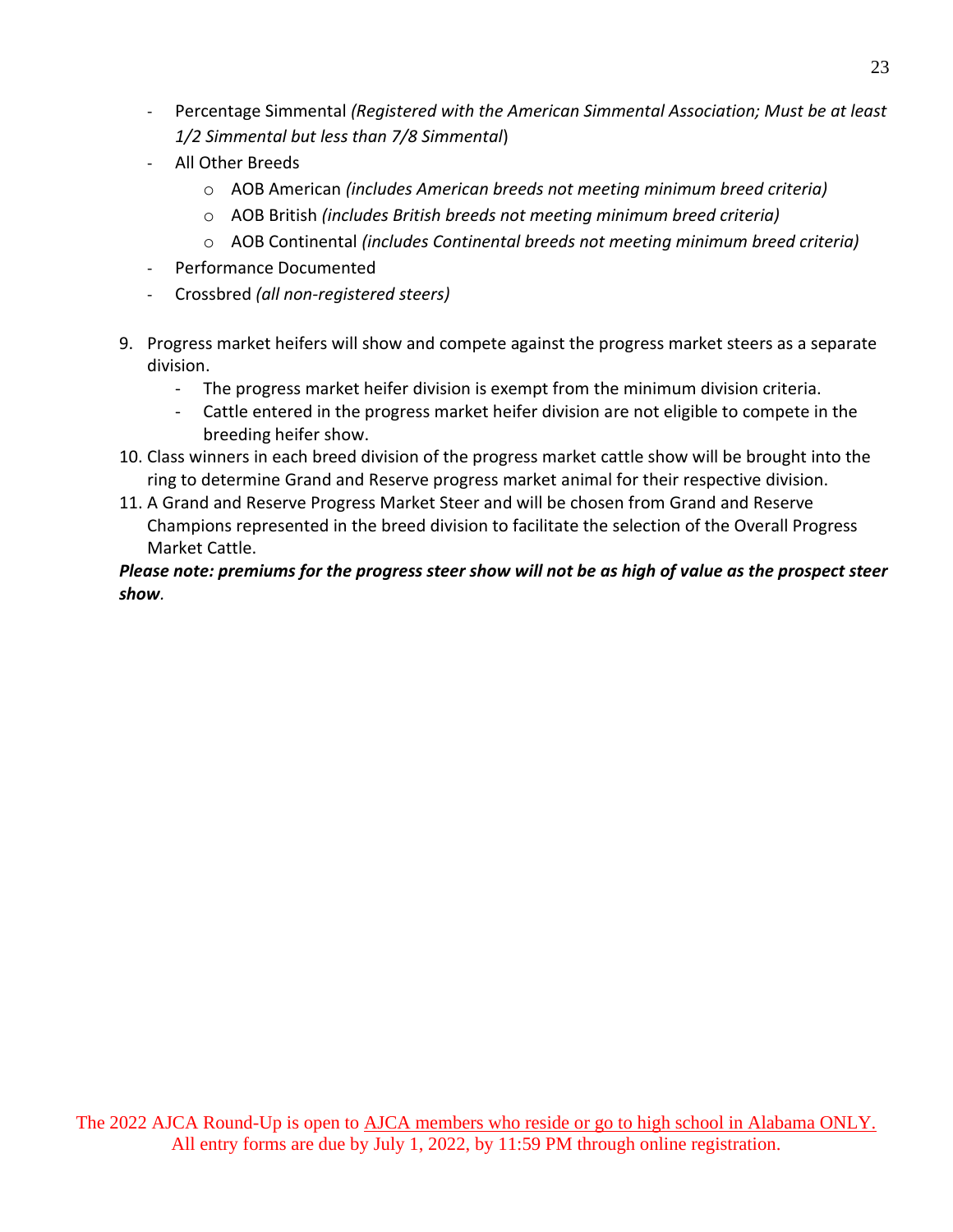# **AJCA Breeding Heifer Show Rules**

- 1. Five (5) animals of the represented breed must be entered to constitute a breed division in the heifer show. Registered heifers that do not have at least five (5) head will show as All Other Breeds (AOB).
- 2. Heifer classes will be shown by age and consist of heifers born on or after July 16, 2020 and before March 1, 2022.
- 3. Breeding heifer divisions will show by breed and must be registered by a bona fide breed association.
- 4. Any unregistered breeding heifer that is not eligible for a breed division will show in the commercial division.
	- The commercial division will show by weight which will be determined at check-in
- 5. Breeding Heifer divisions may include, but are not limited to the following:
	- Angus
	- Brahman
	- Brangus
	- Charolais
	- Chianina
	- Gelbvieh
	- Hereford
	- **Limousin**
	- Lim-Flex
	- Maine-Anjou
	- **Shorthorn**
	- Shorthorn Plus
	- Simmental
	- Percentage Simmental
	- Texas Longhorn
	- All other breeds (AOB)
		- o AOB American *(includes American breeds not meeting minimum breed criteria)*
		- o AOB British *(includes British breeds not meeting minimum breed criteria)*
		- o AOB Continental *(includes Continental breeds not meeting minimum breed criteria)*
	- Commercial *(all non-registered breeding heifers that weighed-in)*
	- Performance Documented
- 6. Breeding heifers are only eligible for one breed division and cannot show as a prospect market heifer.
- 7. Class winners in each breed division of the breeding heifer show will be brought into the ring to determine Grand Champion and Reserve Champion breeding heifer for their respective division.
- 8. Champion and Reserve Champion from each breed in the breeding heifer show will re-enter the ring at the conclusion of the heifer show to determine a Top 5 of the entire heifer show, first being Supreme Champion Breeding Animal.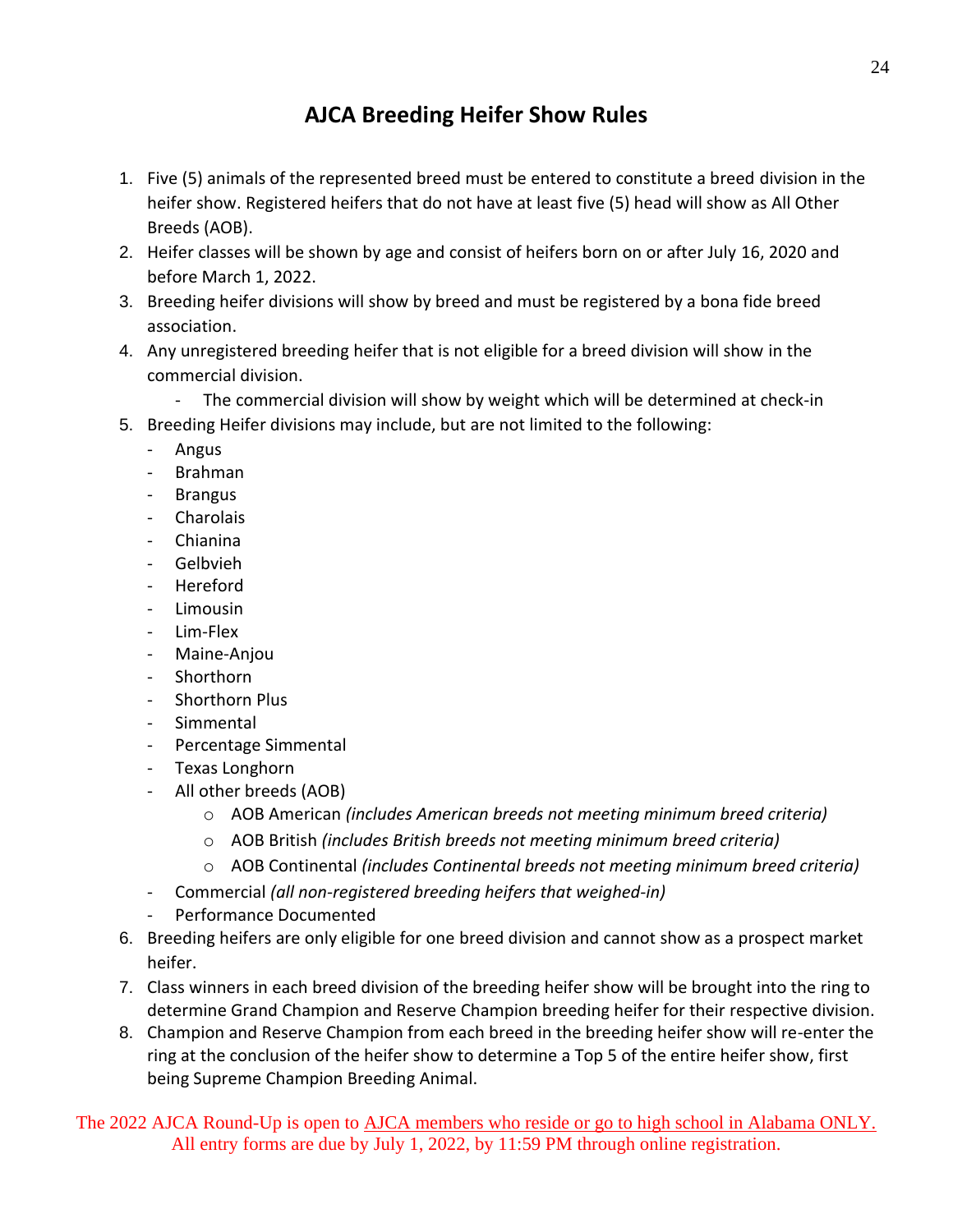### **AJCA Bred and Owned Rules**

- 1. The Bred and Owned Champions will be selected after the highest registered breed champion is selected from each heifer breed division. The highest placing Bred & Owned cattle from each class will compete for Breed Champion and Reserve Breed Champion Bred & Owned animal.
- 2. If a Bred and Owned animal is selected as Breed Champion or Reserve, they will automatically win Breed Champion Bred and Owned.
- **3. No Bred and Owned will be selected from Commercial Division.**
- **4. No Market Show Bred and Owned classes will be provided.**
- 5. Exhibitor must be the owner of the dam at the time of conception.
- 6. Exhibitor must be listed as sole breeder on registration papers.
- 7. Exhibitor must notify at check-in when presenting papers that they want to be entered in the Bred and Owned Show.
- 8. Exhibitors will have one hour after the show order is posted to notify show super intendent and present papers if the animal is not listed as Bred & Owned on show order and the exhibitor wishes to show in Bred & Owned.
- 9. There will be a Bred & Owned Top 5.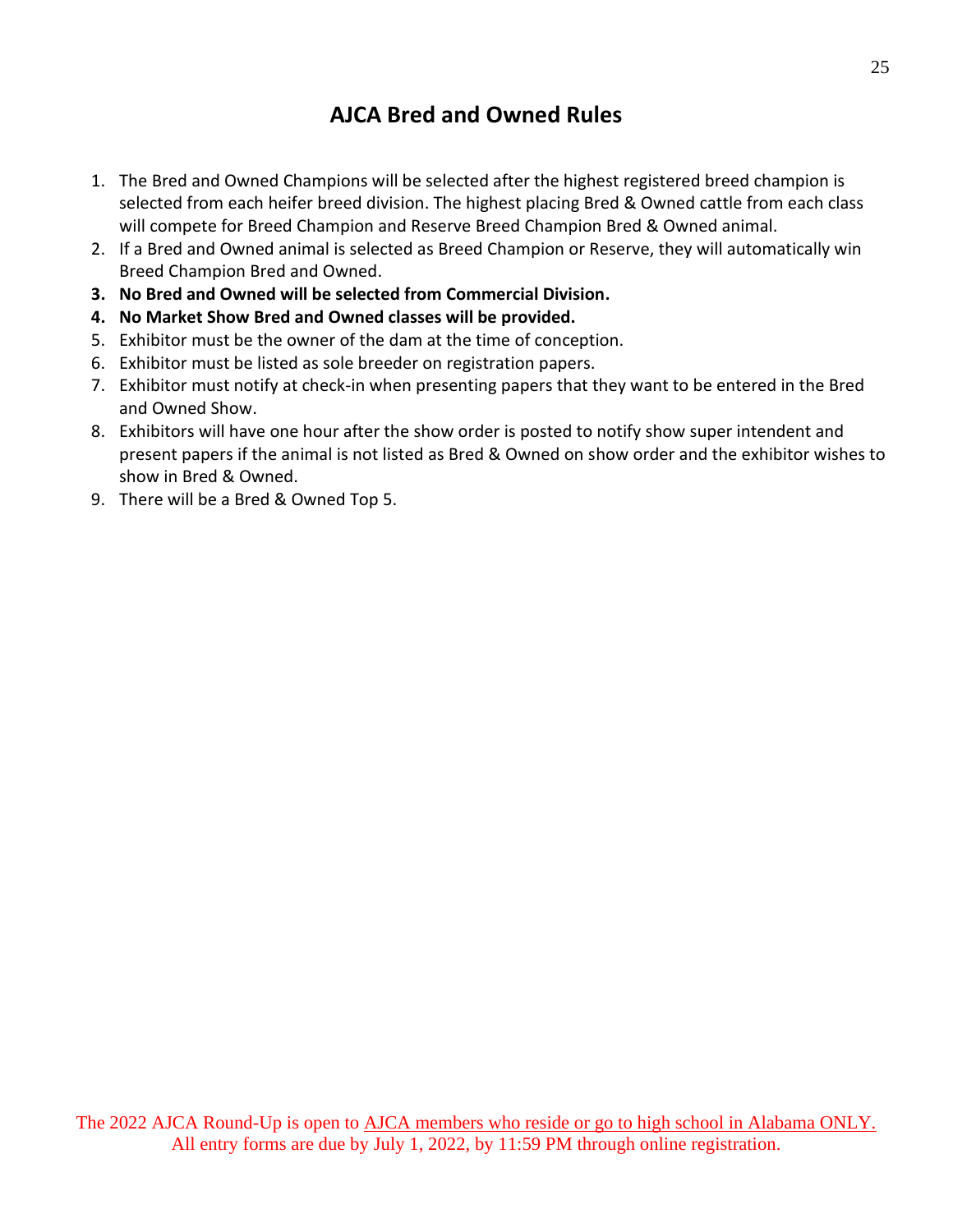### **Top 10 Overall Awards**

**Objective:** Encourage all Round-up participants to compete in as many contests as possible.

- 1. Once the Top 10 Overall Awards presentation has begun all point placings are final.
- 2. AJCA members will receive 10 participation points for each contest they enter below:
	- **a. Photography**
	- **b. Poster**
	- **c. Ad-Design**
	- **d. Record Book**
	- **e. Essay**
	- **f. Cattle Judging**
	- **g. Team Grooming**
	- **h. Salesmanship**
	- **i. Battle of The Beef**
	- **j. Showmanship**
	- **k. Prospect/Progress Steer Show**
	- **l. Heifer Show**
	- **m. Bred and Owned Show**
	- **n. Skill-A-Thon**
- 3. Each contest above in **RED** font will only have participation points included in the Top 10 overall awards.
- 4. For each contest above in **BLACK** font, additional points for placing will be as follows:
	- a.  $1<sup>st</sup>$  place 10 points
	- b. 2<sup>nd</sup> place 8 points
	- c. 3<sup>rd</sup> place 6 points
	- d. 4<sup>th</sup> place 4 points
	- e. 5<sup>th</sup> place 2 points